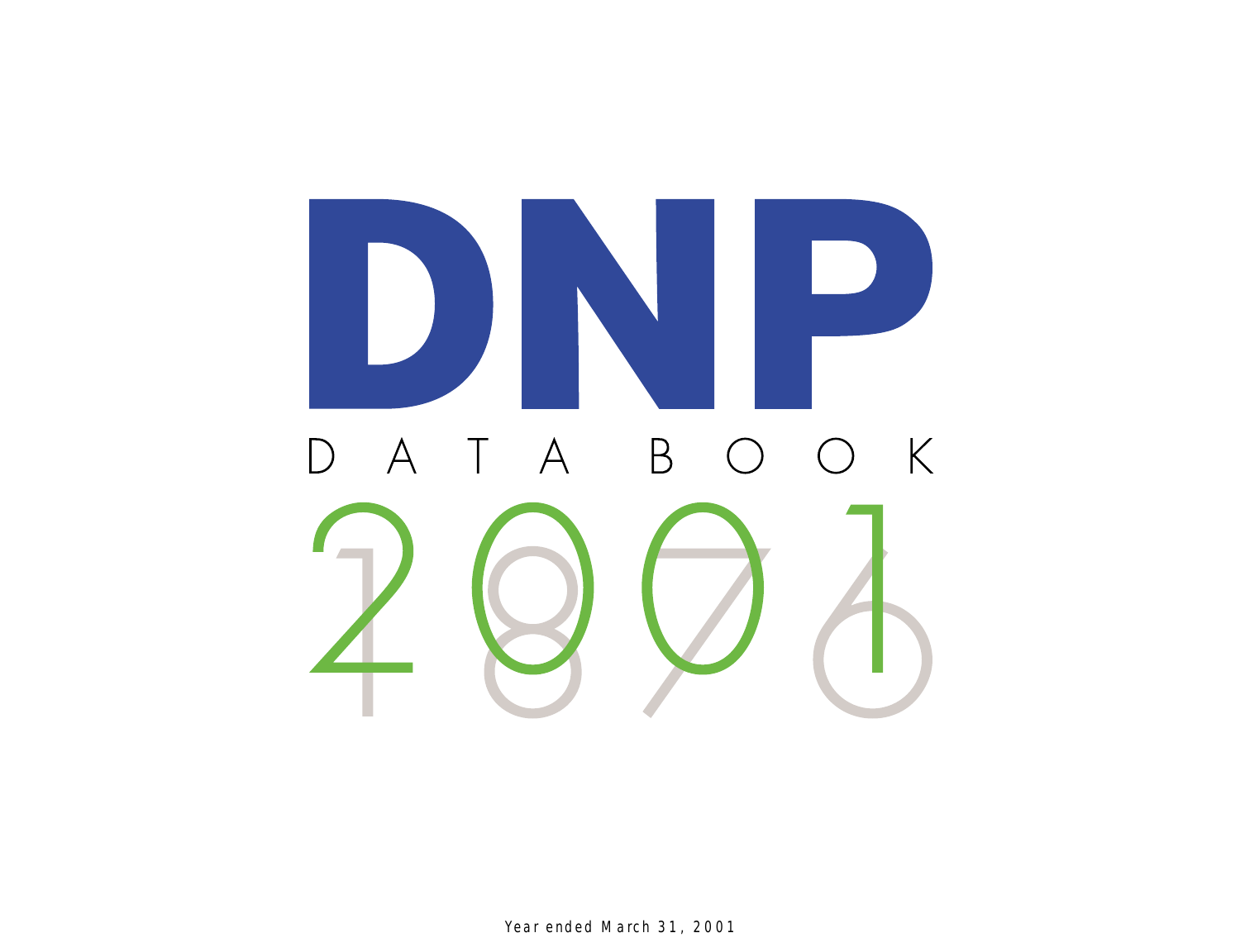### **Profile**

 $34,000$ 

Shueisha , the predecessor of today's Dai Nippon Printing Co., Ltd.(DNP), was founded in 1876 as Japan's first full-scale printing company. The company got its start in publication printing but has since diversified its operations to include commercial printing, business forms, packaging, decorative materials, electronic components and information media supplies.

Today, the DNP Group of companies has approximately 34,000 employees and is the world's largest corporate group with comprehensive printing operations. In Japan, we maintain 17 division offices, 56 sales offices and 33 plants in major cities, as well as 16 sales offices and seven plants overseas.

The world is in the midst of growing demand for information, a situation that offers high potential for DNP. Backed by a position of leadership in Japan's information industry, we are continuing to expand our businesses by exploring new technological and marketing possibilities in the world of printing.

### $\overline{8}$  $\overline{\textbf{8}}$  $\overline{\mathbf{8}}$  $\sim$  2  $\sim$  11 $\sim$  $\sim$  11 $\sim$ Financial Highlights .......................................................................................................................................... Financial Data Profitability .................................................................................................................................................. Growth ........................................................................................................................................................ Efficiency..................................................................................................................................................... Stability ....................................................................................................................................................... Per-Share Data............................................................................................................................................ Investment Return....................................................................................................................................... Other Data................................................................................................................................................... Major Subsidiaries and Affiliates......................................................................................................................... Consolidated Statements of Income (8 years)..................................................................................................... Consolidated Balance Sheets (Assets, 8 years)................................................................................................... Consolidated Balance Sheets (Liabilities, Minority Interests and Stockholders' Equity, 8 years)............................ Consolidated Cash Flows (2 years)..................................................................................................................... Non-Consolidated Statements of Income (11 years) ........................................................................................... Non-Consolidated Balance Sheets (11 years) ................................................................................................................ Shareholder Information .................................................................................................................................... Corporate Data .................................................................................................................................................. **1 2 4 5 7 8 9 11 12 13 14 15 16 18 19 20 21**

### 1991~1993年の連結財務諸表は米国会計基準に基づくため、当データブックには掲載されていません。

**目次** Contents

Note: All information contained in this report is based on the Yukashoken-Hokokusho (Securities Report) of Dai Nippon Printing Co., Ltd. The consolidated figures for the years from 1991 to 1993 were compiled in accordance with generally accepted principles in the U.S. and not in Japan; thus they are not provided in this fact book.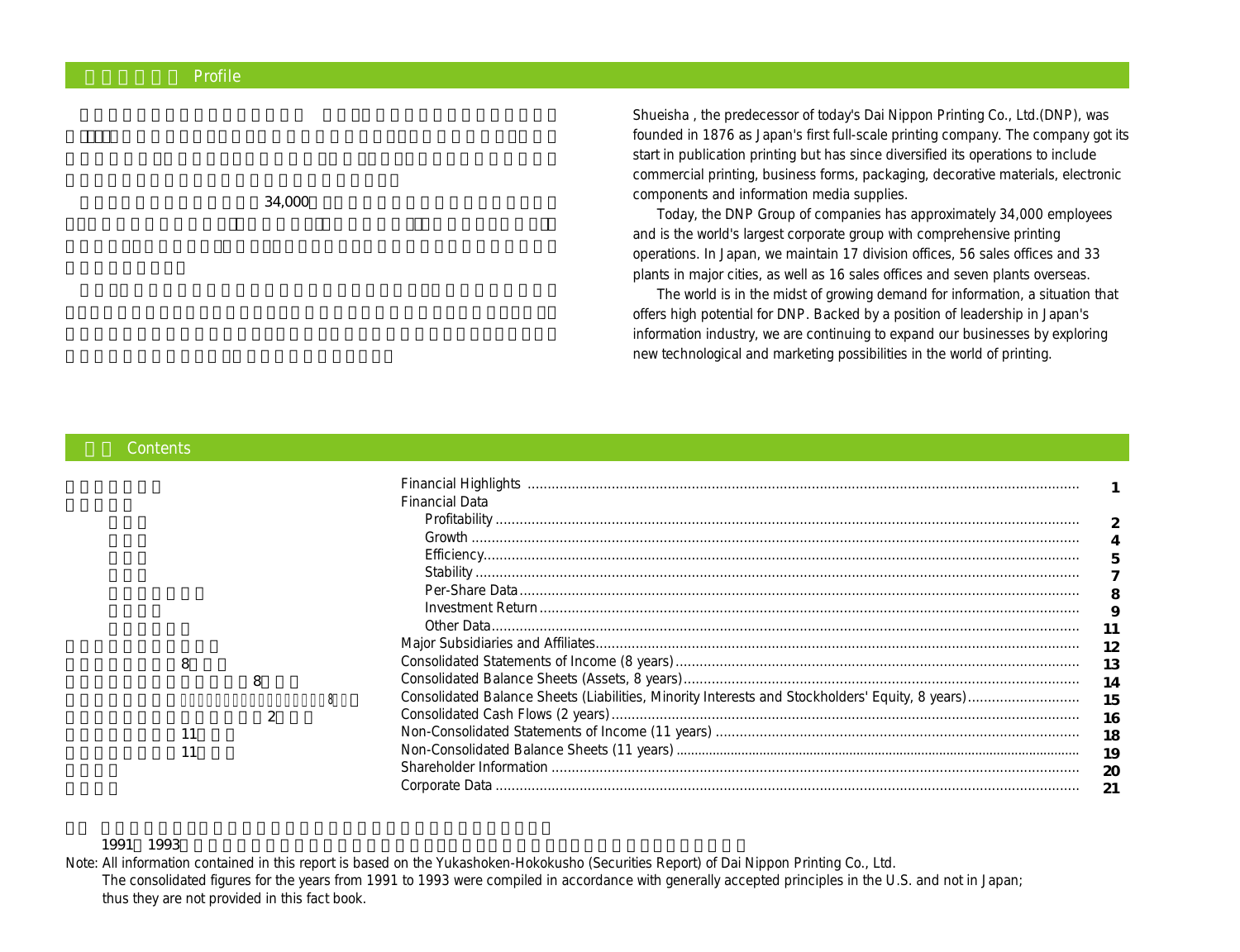### **Consolidated and Non-Consolidated Financial Highlights**









| Years ended March 31                               | 1992      | 1993      | 1994      | 1995      | 1996      | 1997      | 1998      | 1999      | 2000      | 2001      |
|----------------------------------------------------|-----------|-----------|-----------|-----------|-----------|-----------|-----------|-----------|-----------|-----------|
| Consolidated                                       |           |           |           |           |           |           |           |           |           |           |
|                                                    |           |           | 1,145,535 | 1,192,827 | 1,245,300 | 1,310,100 | 1,336,604 | 1,269,543 | 1,286,703 | 1,342,035 |
|                                                    |           |           | 79.969    | 90.721    | 100,390   | 111.188   | 106.818   | 69.609    | 85.886    | 85,941    |
|                                                    |           |           | 86,907    | 92,908    | 102,888   | 113,639   | 111,673   | 77.996    | 87,976    | 92,349    |
|                                                    |           |           | 40,808    | 49,200    | 52.974    | 56,165    | 56,539    | 30.493    | 39.034    | 33,409    |
|                                                    |           |           | 97,683    | 108,432   | 115,398   | 123,748   | 130,447   | 113,293   | 133,622   | 127,721   |
| Stockholders' equity                               |           |           | 699.860   | 738,243   | 780,484   | 831,262   | 885,507   | 898,646   | 925,646   | 939,441   |
|                                                    |           |           | 1,213,125 | 1,274,581 | 1,336,689 | 1.410.138 | 1,450,709 | 1,445,293 | 1,451,700 | 1,489,871 |
| Earnings per share (¥)                             |           |           | 54.45     | 65.63     | 70.63     | 74.52     | 74.49     | 40.15     | 51.40     | 43.99     |
| Non-Consolidated                                   |           |           |           |           |           |           |           |           |           |           |
|                                                    | 1,092,648 | 1,048,252 | 1,002,116 | 1,046,355 | 1,088,833 | 1,144,122 | 1,160,834 | 1,098,547 | 1,113,137 | 1,162,403 |
| Information media                                  |           |           |           |           |           |           | 619.105   | 613,448   | 612,389   | 635,941   |
| Lifestyle products                                 |           |           |           |           |           |           | 308,870   | 293,533   | 299,102   | 307,897   |
| Electronic components & Information media supplies |           |           |           |           |           |           | 232,859   | 191,565   | 201,644   | 218,564   |
| (Books and magazines)                              | 204,902   | 199,981   | 198,301   | 200,628   | 205,896   | 207,038   | 209,404   |           |           |           |
| (Commercial printing)                              | 560.982   | 525,744   | 484.079   | 521,697   | 569,084   | 604,958   | 605,943   |           |           |           |
| (Packaging and special printing)                   | 326,763   | 322,525   | 319,735   | 324,029   | 313,852   | 332,125   | 345,487   |           |           |           |
| Operating income                                   | 63,550    | 66,764    | 65.746    | 69.684    | 72,861    | 77.759    | 78.930    | 63.619    | 55,323    | 48,023    |
| Ordinary income                                    | 76,657    | 77,837    | 79,711    | 82,034    | 85,761    | 91.037    | 95,439    | 84,623    | 80,528    | 70,461    |
|                                                    | 38,532    | 39,220    | 40,776    | 43,110    | 44,887    | 47.676    | 50,182    | 44,856    | 43,439    | 29,544    |
| Gross cash flow                                    | 79,898    | 82,305    | 83,710    | 86,742    | 92,452    | 100,210   | 106,507   | 107.446   | 114,181   | 99,156    |
| Stockholders' equity                               | 586,066   | 616,154   | 645,795   | 678.442   | 711,910   | 754,242   | 802,209   | 844.184   | 873,763   | 889,447   |
|                                                    | 1,045,922 | 1,050,040 | 1,052,226 | 1,104,327 | 1,159,165 | 1,224,103 | 1,253,597 | 1,255,756 | 1,243,061 | 1,288,135 |
| Cash dividends per share (¥)                       | 12.50     | 13.00     | 14.00     | 15.00     | 16.00     | 17.00     | 18.00     | 18.00     | 18.00     | 18.00     |
| Earnings per share (¥)                             | 51.44     | 52.34     | 54.40     | 57.50     | 59.84     | 63.26     | 66.11     | 59.06     | 57.19     | 38.90     |
|                                                    |           |           |           |           |           |           |           |           |           |           |

FINANCIAL HIGHLGHTS

 $\overline{1}$ 

(**百万円 /** ¥ million)

1999 1998 **1998 1998** the state of the Mon-consolidated segments were changed from the fiscal year ended March 31, 1999; the figures for 1998 are provided on the basis of both before and after the change for comparison purposes.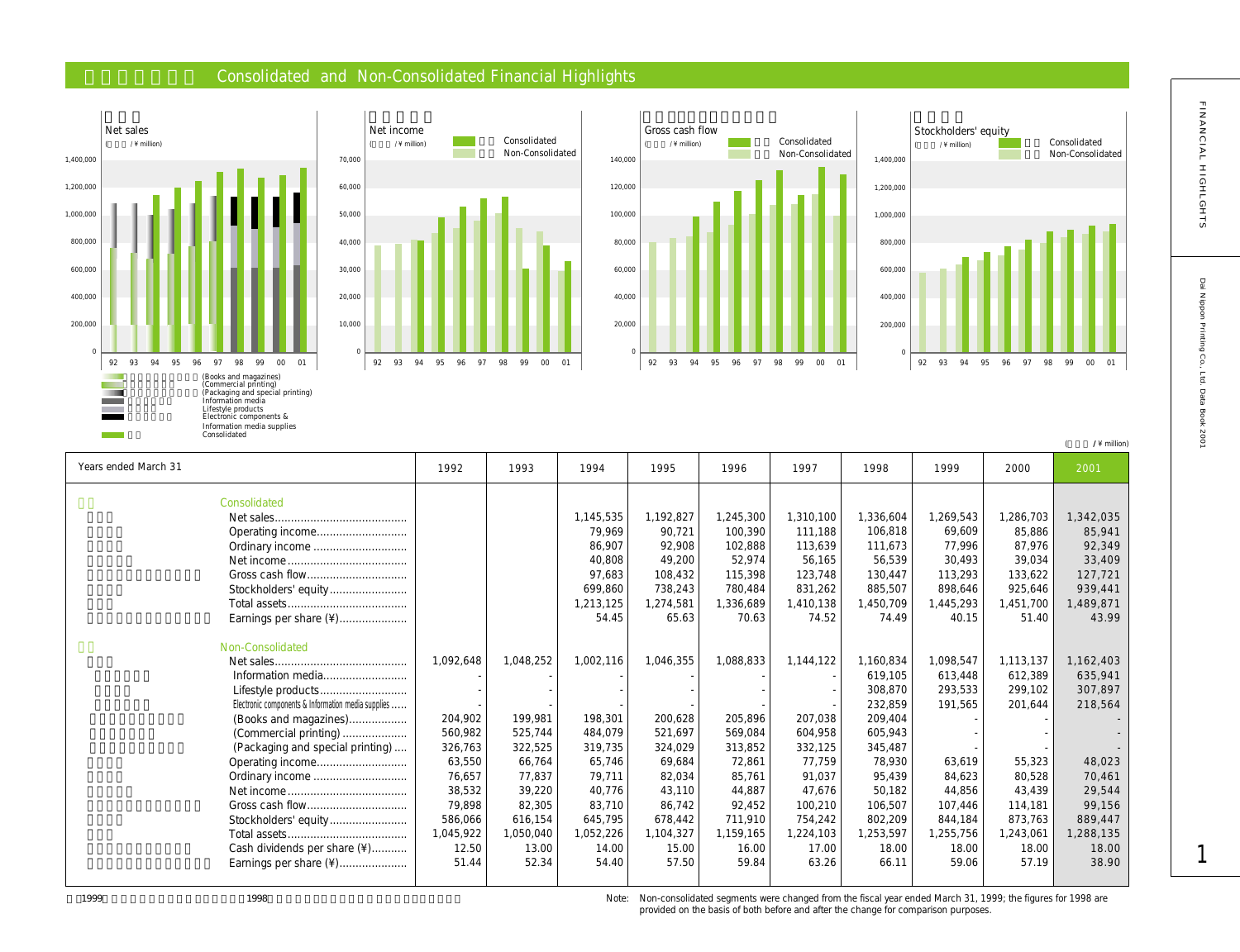### **財務データ** Consolidated and Non-Consolidated Financial Data

**収益性** Profitability





(**百万円 /** ¥ million)

|                                                                                                                                       |                                                    |                                                    |                                                    |                                                    |                                                      |                                                      |                                                      |                                                    |                                                    | $7 + 111111011$                                    |
|---------------------------------------------------------------------------------------------------------------------------------------|----------------------------------------------------|----------------------------------------------------|----------------------------------------------------|----------------------------------------------------|------------------------------------------------------|------------------------------------------------------|------------------------------------------------------|----------------------------------------------------|----------------------------------------------------|----------------------------------------------------|
| Years ended March 31                                                                                                                  | 1992                                               | 1993                                               | 1994                                               | 1995                                               | 1996                                                 | 1997                                                 | 1998                                                 | 1999                                               | 2000                                               | 2001                                               |
| Consolidated<br>Operating income<br>Operating income ratio (%)<br>Ordinary income<br>Ordinary income ratio (%)<br>Return on sales (%) |                                                    |                                                    | 79,969<br>6.98<br>86,907<br>7.59<br>40,808<br>3.56 | 90,721<br>7.61<br>92,908<br>7.79<br>49,200<br>4.12 | 100,390<br>8.06<br>102,888<br>8.26<br>52,974<br>4.25 | 111,188<br>8.49<br>113,639<br>8.67<br>56,165<br>4.29 | 106,818<br>7.99<br>111,673<br>8.35<br>56,539<br>4.23 | 69,609<br>5.48<br>77,996<br>6.14<br>30,493<br>2.40 | 85,886<br>6.67<br>87,976<br>6.84<br>39,034<br>3.03 | 85,941<br>6.40<br>92,349<br>6.88<br>33,409<br>2.49 |
| Non-Consolidated<br>Operating income ratio (%)<br>Ordinary income ratio (%)                                                           | 63,550<br>5.82<br>76,657<br>7.02<br>38,532<br>3.53 | 66,764<br>6.37<br>77,837<br>7.43<br>39,220<br>3.74 | 65,746<br>6.56<br>79,711<br>7.95<br>40,776<br>4.07 | 69,684<br>6.66<br>82,034<br>7.84<br>43,110<br>4.12 | 72,861<br>6.69<br>85,761<br>7.88<br>44,887<br>4.12   | 77,759<br>6.80<br>91,037<br>7.96<br>47,676<br>4.17   | 78,930<br>6.80<br>95,439<br>8.22<br>50,182<br>4.32   | 63,619<br>5.79<br>84,623<br>7.70<br>44,856<br>4.08 | 55,323<br>4.97<br>80,528<br>7.23<br>43,439<br>3.90 | 48,023<br>4.13<br>70,461<br>6.06<br>29,544<br>2.54 |

- $*1$   $\times 100$ <br> $*2$   $\times 100$
- $*2$   $\times 100$ <br> $*3$ 
	- $\times$  100

Note:\*1 Operating income ratio = Operating income / Net sales×100%

- \*2 Ordinary income ratio = Ordinary income / Net sales× 100%
- \*3 Return on sales = Net income / Net sales× 100%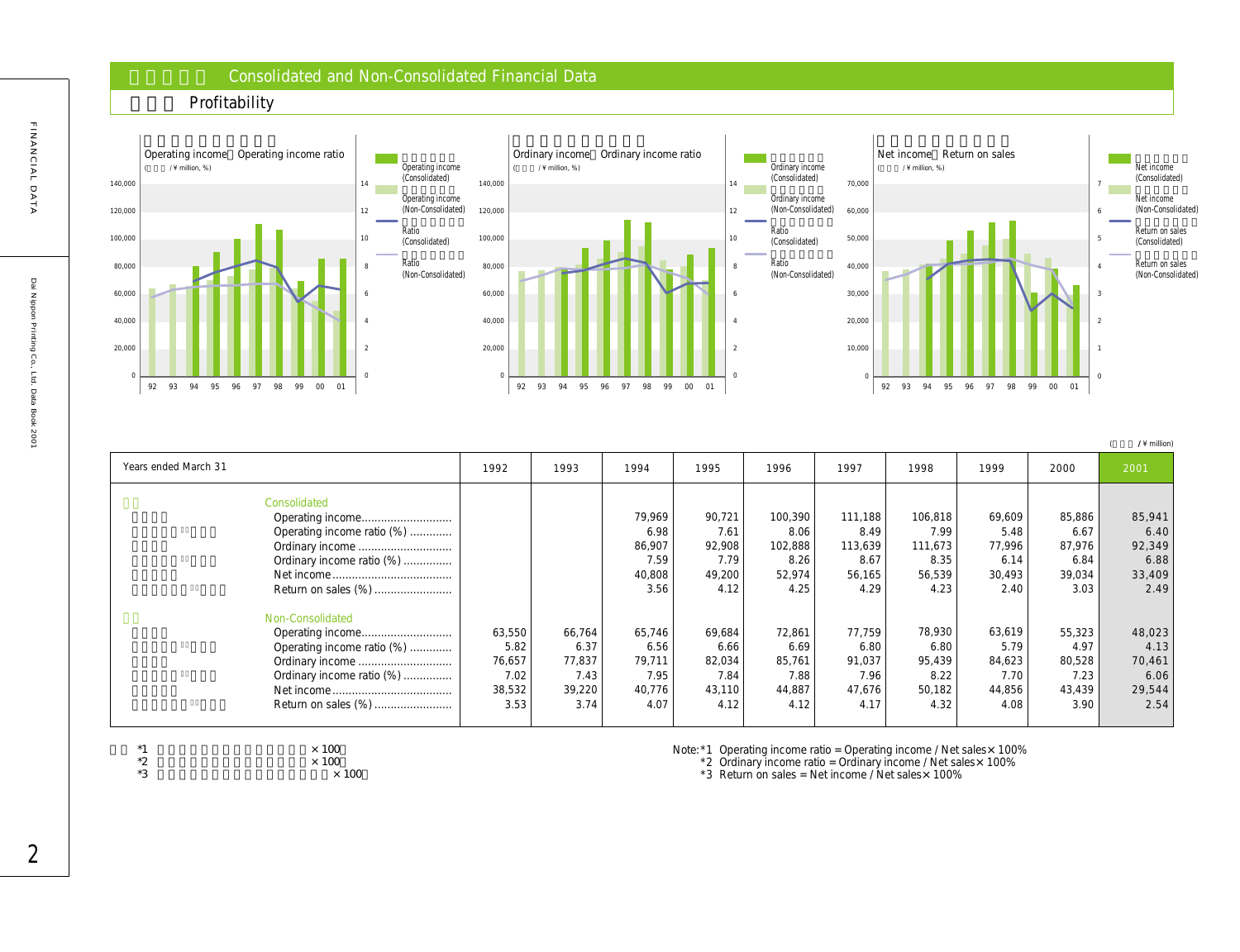







| Consolidated |                           |       |       |       |       |       |         |         |         |         |         |
|--------------|---------------------------|-------|-------|-------|-------|-------|---------|---------|---------|---------|---------|
|              |                           |       |       |       |       |       |         |         |         |         |         |
|              | Cost of sales (¥ billion) |       |       | 918.3 | 945.5 | 983.3 | 1,028.6 | 1,056.9 | 1,033.9 | 1.039.0 | 1,091.4 |
|              |                           |       |       | 80.2  | 79.3  | 79.0  | 78.5    | 79.1    | 81.4    | 80.7    | 81.3    |
| ROE)         | Return on equity (ROE)    |       |       | 5.96  | 6.84  | 6.98  | 6.97    | 6.59    | 3.42    | 4.28    | 3.58    |
| ROA)         | Return on assets (ROA)    |       |       | 3.38  | 3.96  | 4.06  | 4.09    | 3.95    | 2.11    | 2.69    | 2.27    |
|              | Non-Consolidated          |       |       |       |       |       |         |         |         |         |         |
|              | Cost of sales (¥ billion) | 927.7 | 883.1 | 838.0 | 875.5 | 909.6 | 950.5   | 964.7   | 925.6   | 955.3   | 1,008.5 |
|              |                           | 84.9  | 84.2  | 83.6  | 83.7  | 83.5  | 83.1    | 83.7    | 84.3    | 85.8    | 86.8    |
| ROE)         | Return on equity (ROE)    | 6.74  | 6.52  | 6.46  | 6.51  | 6.46  | 6.50    | 6.45    | 5.45    | 5.06    | 3.35    |
| ROA)         | Return on assets (ROA)    | 3.74  | 3.74  | 3.88  | 4.00  | 3.97  | 4.00    | 4.05    | 3.58    | 3.48    | 2.33    |

0 1 2

 $*2$  ROA  $*100$ 

Note: \*1 Return on equity (ROE) = Net income / Stockholders' equity (yearly average) × 100% \*2 Return on assets (ROA) = Net income / Total assets (yearly average)× 100%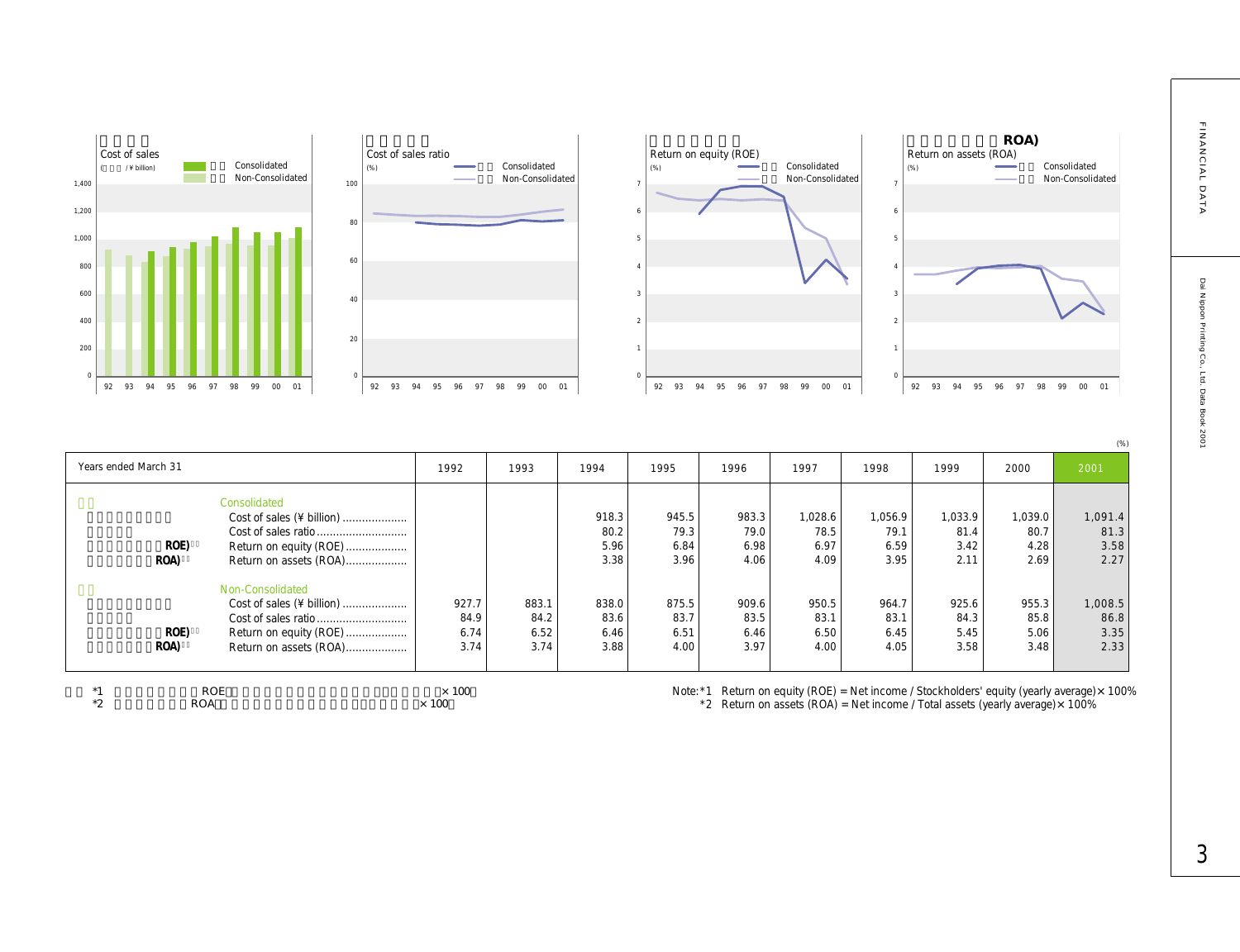

| Years ended March 31 |                                                       | Compared to<br>last year | $\overline{2}$<br>2 years | 3<br>3 years | 4<br>4 years  | 5<br>5 years | 6<br>6 years | 7 years | 8<br>8 years | 9<br>9 years | 10<br>10 years |
|----------------------|-------------------------------------------------------|--------------------------|---------------------------|--------------|---------------|--------------|--------------|---------|--------------|--------------|----------------|
|                      | Consolidated<br>Compound operating income growth rate | 0.06                     | 11.11                     | $-6.99$      | $-6.24$       | $-3.06$      | $-0.90$      | 1.03    |              |              |                |
|                      | Compound ordinary income growth rate                  | 4.97                     | 8.81                      | $-6.14$      | $-5.05$       | $-2.14$      | $-0.10$      | 0.87    |              |              |                |
| EPS                  |                                                       | $-14.42$                 | 4.67                      | $-16.10$     | $-12.35$      | $-9.04$      | $-6.45$      | $-3.00$ |              |              |                |
|                      | Gross cash flow compound growth rate                  | $-4.42$                  | 6.18                      | $-0.70$      | 0.79          | 2.05         | 2.77         | 3.90    |              |              |                |
|                      | Non-Consolidated                                      |                          |                           |              |               |              |              |         |              |              |                |
|                      | Compound operating income growth rate                 | $-13.20$                 | $-13.12$                  | $-15.26$     | $-11.35$      | $-8.00$      | $-6.02$      | $-4.39$ | $-4.03$      | $-3.06$      | $-2.03$        |
|                      | Compound ordinary income growth rate                  | $-12.50$                 | $-8.75$                   | $-9.62$      | $-6.20$       | $-3.85$      | $-2.50$      | $-1.75$ | $-1.24$      | $-0.93$      | $-0.54$        |
| EPS                  |                                                       | $-31.98$                 | $-18.84$                  | $-16.20$     | $-11.45$      | $-8.25$      | $-6.31$      | $-4.68$ | $-3.64$      | $-3.06$      | $-2.65$        |
|                      | Gross cash flow compound growth rate                  | $-13.16$                 | $-3.94$                   | $-2.36$      | $-0.26$       | 1.41         | 2.25         | 2.45    | 2.36         | 2.43         | 2.93           |
|                      |                                                       |                          |                           |              |               |              |              |         |              |              |                |
|                      | х<br>10 $logAB \div X - 1 \times 100$                 |                          |                           |              | $A \quad X+1$ | B            |              |         |              |              |                |
| *2                   | 10 $logAB \div X - 1 \times 100$<br>⋏                 |                          |                           |              | $A \quad X+1$ | B            |              |         |              |              |                |

|        | $10$ IVYM/D $\overline{7}$ A $-1$ A IW | $A^+$                      |
|--------|----------------------------------------|----------------------------|
| ∠      | 10 $logAB \div X - 1 \times 100$       | $A \times f$               |
| *3 EPS | 10 $logAB \div X - 1 \times 100$       | EPS $A \times +1$<br>EPS B |
|        | 10 $\ln A$ $R = Y - 1 \times 1$ m      | A Y⊥1                      |

| 10 $logAB \div X - 1 \times 100$ | $A \times +1$          | в  |
|----------------------------------|------------------------|----|
| 10 $logAB \div X - 1 \times 100$ | $A \times +1$          |    |
| 10 $logAB \div X - 1 \times 100$ | $EPS$ A $X+1$<br>EPS B |    |
| 10 $logAB \div X - 1 \times 100$ | $A \times +1$          | B. |

Note: \*1 Compound operating income growth rate (X years) = 10 (logA/B÷X)-1 × 100% A is operating income for this term; B is operating income X+1 year ago.

\*3 Compound EPS growth rate (X years) = 10 (logA/B÷ X)-1 × 100% A is EPS for this term; B is EPS X+1 year ago.

\*4 Gross cash flow compound growth rate (X years) = 10 (logA/B÷X)-1 × 100% A is gross cash flow for this term; B is gross cash flow X+1 year ago.

\*2 Compound ordinary income growth rate (X years) = 10 (logA/B÷X)-1 × 100% A is ordinary income for this term; B is ordinary income X+1 year ago.

 $\overline{4}$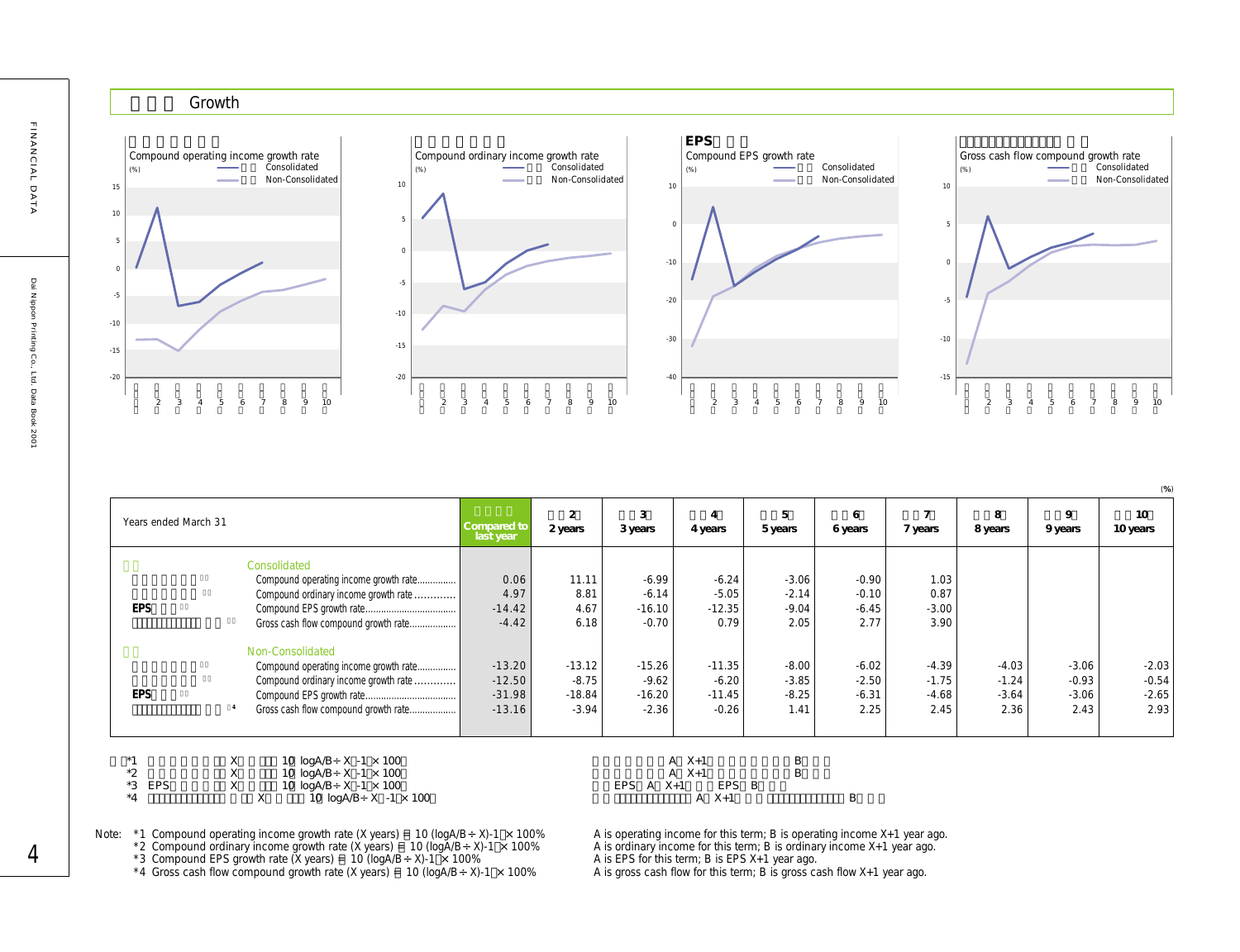

|                                |       |       |       |       |       |       |       |       |       | /times) |
|--------------------------------|-------|-------|-------|-------|-------|-------|-------|-------|-------|---------|
| Years ended March 31           | 1992  | 1993  | 1994  | 1995  | 1996  | 1997  | 1998  | 1999  | 2000  | 2001    |
| Consolidated                   |       |       |       |       |       |       |       |       |       |         |
| Total assets turnover          |       |       |       | 0.96  | 0.95  | 0.95  | 0.93  | 0.88  | 0.89  | 0.91    |
|                                |       |       |       | 1.66  | 1.64  | 1.63  | 1.56  | 1.42  | 1.41  | 1.44    |
| Tangible fixed assets turnover |       |       |       | 2.80  | 2.78  | 2.72  | 2.58  | 2.29  | 2.27  | 2.39    |
|                                |       |       |       | 18.97 | 17.76 | 18.06 | 18.58 | 18.16 | 17.83 | 16.44   |
| Non-Consolidated               |       |       |       |       |       |       |       |       |       |         |
| Total assets turnover          | 1.06  | 1.00  | 0.95  | 0.97  | 0.96  | 0.96  | 0.94  | 0.88  | 0.89  | 0.92    |
|                                | 1.91  | 1.74  | 1.59  | 1.58  | 1.57  | 1.56  | 1.49  | 1.33  | 1.30  | 1.32    |
| Tangible fixed assets turnover | 3.50  | 3.16  | 2.95  | 2.97  | 2.92  | 2.85  | 2.72  | 2.44  | 2.43  | 2.56    |
| Inventory turnover             | 26.12 | 26.51 | 26.92 | 27.43 | 26.39 | 27.13 | 29.43 | 35.86 | 47.00 | 42.19   |
|                                |       |       |       |       |       |       |       |       |       |         |

 $*1$   $*$  $*2$   $*$  $*3$   $*$  $*4$   $*$ 

注) \*4 棚卸資産=商品、製品、原材料、仕掛品、貯蔵品の合計

 $\star$ 

Note:\*1 Total assets turnover (times) = Net sales / Total assets

\*2 Equity turnover (times) = Net sales / Stockholders' equity

\*3 Tangible fixed assets turnover (times) = Net sales / Tangible fixed assets

\*4 Inventory turnover (times) = Net sales/ Inventory

Inventory = Sum of Merchandise, Finished products, Raw materials, Work in progress and Stored goods

\* The figures for total assets, stockholders' equity, property, plant and equipment, and inventories are average of the previous and this term's year-end figures.

FINANCIAL DATA

Dai Nippon Printing Co., Ltd. Data Book 2001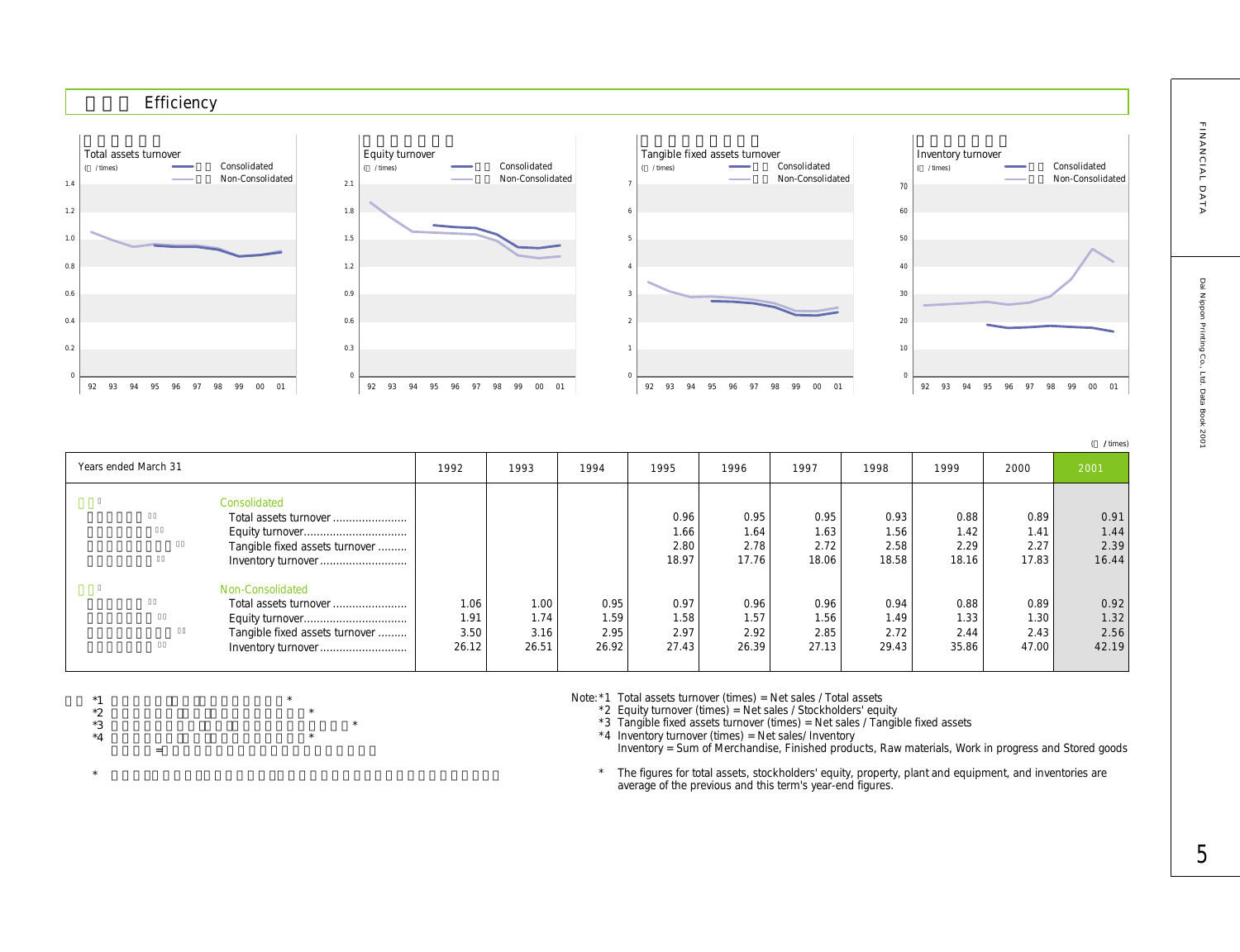







|                                                                                                                                                    |                               |                               |                               |                               |                               |                               |                               |                               |                               | $/$ ¥ million)                 |
|----------------------------------------------------------------------------------------------------------------------------------------------------|-------------------------------|-------------------------------|-------------------------------|-------------------------------|-------------------------------|-------------------------------|-------------------------------|-------------------------------|-------------------------------|--------------------------------|
| Years ended March 31                                                                                                                               | 1992                          | 1993                          | 1994                          | 1995                          | 1996                          | 1997                          | 1998                          | 1999                          | 2000                          | 2001                           |
| Consolidated<br>Receivables turnover (times)<br>Net sales per employee<br>Ordinary income per employee<br><sup>4</sup> Net income per employee     |                               |                               |                               | 3.35                          | 3.26                          | 3.30                          | 3.38                          | 3.19                          | 3.23                          | 3.22<br>38.65<br>2.66<br>0.96  |
| Non-Consolidated<br>Receivables turnover (times)<br>Net sales per employee<br>Ordinary income per employee<br><sup>4</sup> Net income per employee | 3.15<br>83.91<br>5.89<br>2.96 | 3.14<br>75.59<br>5.61<br>2.83 | 3.08<br>70.00<br>5.57<br>2.85 | 3.16<br>72.65<br>5.70<br>2.99 | 3.07<br>75.06<br>5.91<br>3.09 | 3.12<br>79.07<br>6.29<br>3.29 | 3.18<br>80.79<br>6.64<br>3.49 | 2.98<br>84.03<br>6.47<br>3.43 | 3.02<br>96.79<br>7.00<br>3.78 | 3.02<br>106.34<br>6.45<br>2.70 |

 $*$ 1  $*$ 

 $\star$ 

- $*2$   $*$  $*3$   $*$  $*$ 4  $*$
- Note:\*1 Receivable turnover (times) = Net sales / Notes receivable+Trade receivable+Discounted notes receivable
	- \*2 Net sales per employee (¥ million) = Net sales / No. of employee  $*3$  Ordinary income per employee (¥ million) = Ordinary income/ No. of employee
	- $*4$  Net income per employee (¥ million) = Net income / No. of employee
		- \* Bills receivable, trade receivable, discounted bills receivables and number of employees are average figures of beginning and end of the fiscal year.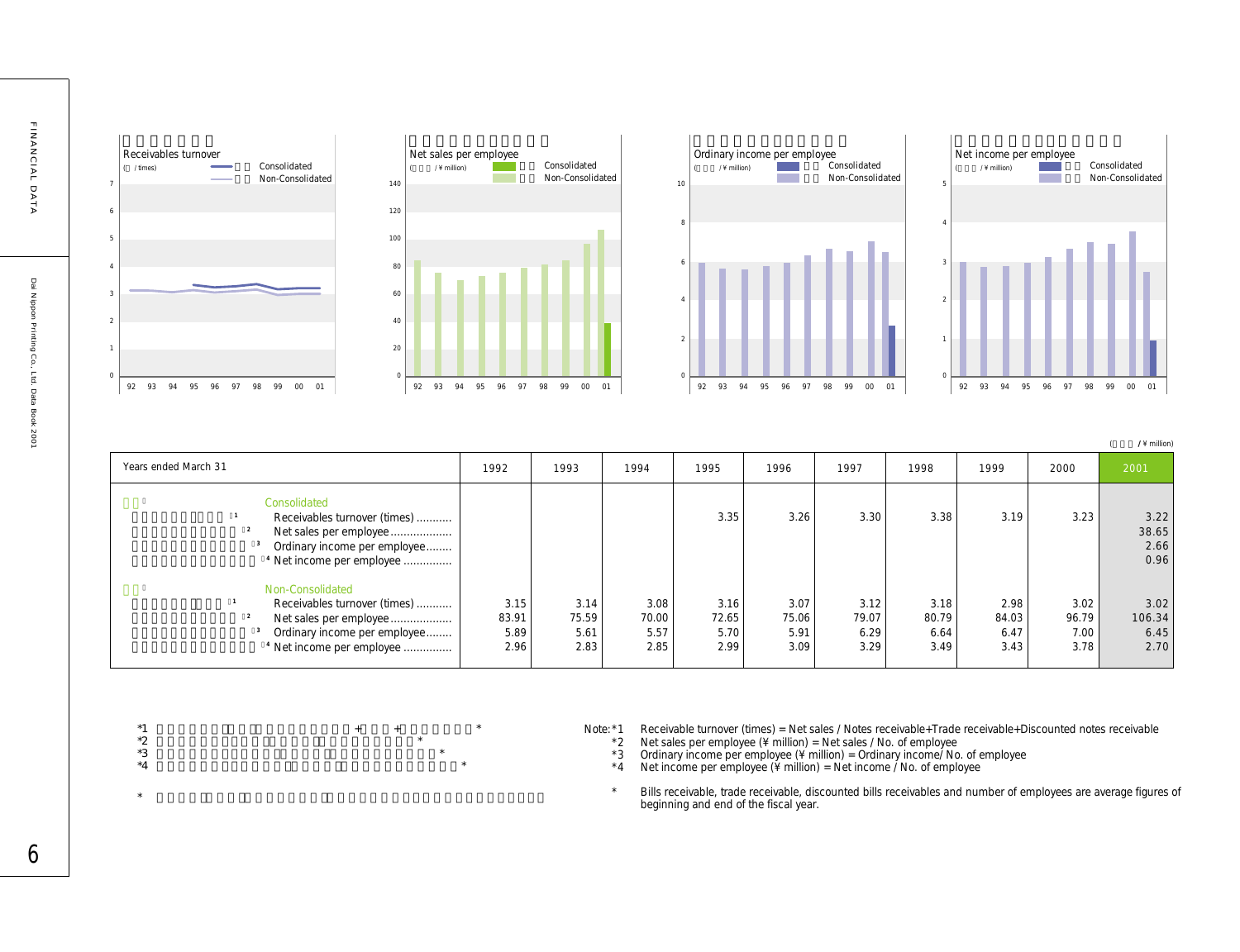

|                                                                                                                 |                                   |                                   |                                   |                                   |                                   |                                   |                                   |                                   |                                   | (% )                              |
|-----------------------------------------------------------------------------------------------------------------|-----------------------------------|-----------------------------------|-----------------------------------|-----------------------------------|-----------------------------------|-----------------------------------|-----------------------------------|-----------------------------------|-----------------------------------|-----------------------------------|
| At March 31                                                                                                     | 1992                              | 1993                              | 1994                              | 1995                              | 1996                              | 1997                              | 1998                              | 1999                              | 2000                              | 2001                              |
| Consolidated<br>Equity-to-assets ratio<br>Fixed assets / liability ratio                                        |                                   |                                   | 57.69<br>162.72<br>73.13          | 57.92<br>165.35<br>71.44          | 58.39<br>161.72<br>72.58          | 58.95<br>160.14<br>73.08          | 61.04<br>164.70<br>73.63          | 62.18<br>159.14<br>77.49          | 63.76<br>160.38<br>76.95          | 63.06<br>165.41<br>74.94          |
| Interest coverage ratio (times)                                                                                 |                                   |                                   | 36.73                             | 41.29                             | 45.35                             | 54.07                             | 58.67                             | 37.02                             | 52.49                             | 59.40                             |
| Non-Consolidated<br>Equity-to-assets ratio<br>Fixed assets / liability ratio<br>Interest coverage ratio (times) | 56.03<br>165.27<br>68.50<br>36.84 | 58.68<br>168.95<br>69.68<br>39.04 | 61.37<br>170.60<br>71.36<br>40.69 | 61.43<br>170.75<br>70.75<br>46.99 | 61.42<br>162.87<br>72.63<br>51.61 | 61.62<br>159.11<br>72.86<br>62.10 | 63.99<br>164.68<br>73.30<br>72.34 | 67.23<br>167.76<br>76.24<br>56.57 | 70.29<br>175.82<br>75.10<br>50.12 | 69.05<br>176.53<br>73.62<br>53.03 |

 $*1$ <br> $*2$ <br> $*3$ <br> $*4$ <br> $*4$ <br> $*3$  $\times$  100

 $^{*}4$  + +

 $*3$  +  $\times 100$ 

Note: \*1 Equity-to-assets ratio = Stockholders' equity / Total assets x 100%  $*2$  Liquidity ratio = Current assets / Current liabilities  $\times$  100%

\*3 Fixed assets / liability ratio = Fixed assets / (Stockholders' equity+Long-term liabilities) × 100%<br>\*4 Interest coverage ratio (times)= (Operating income+Interest received+Dividends received)

Note that the *Note of The Interest expenses* 

FINANCIAL DATA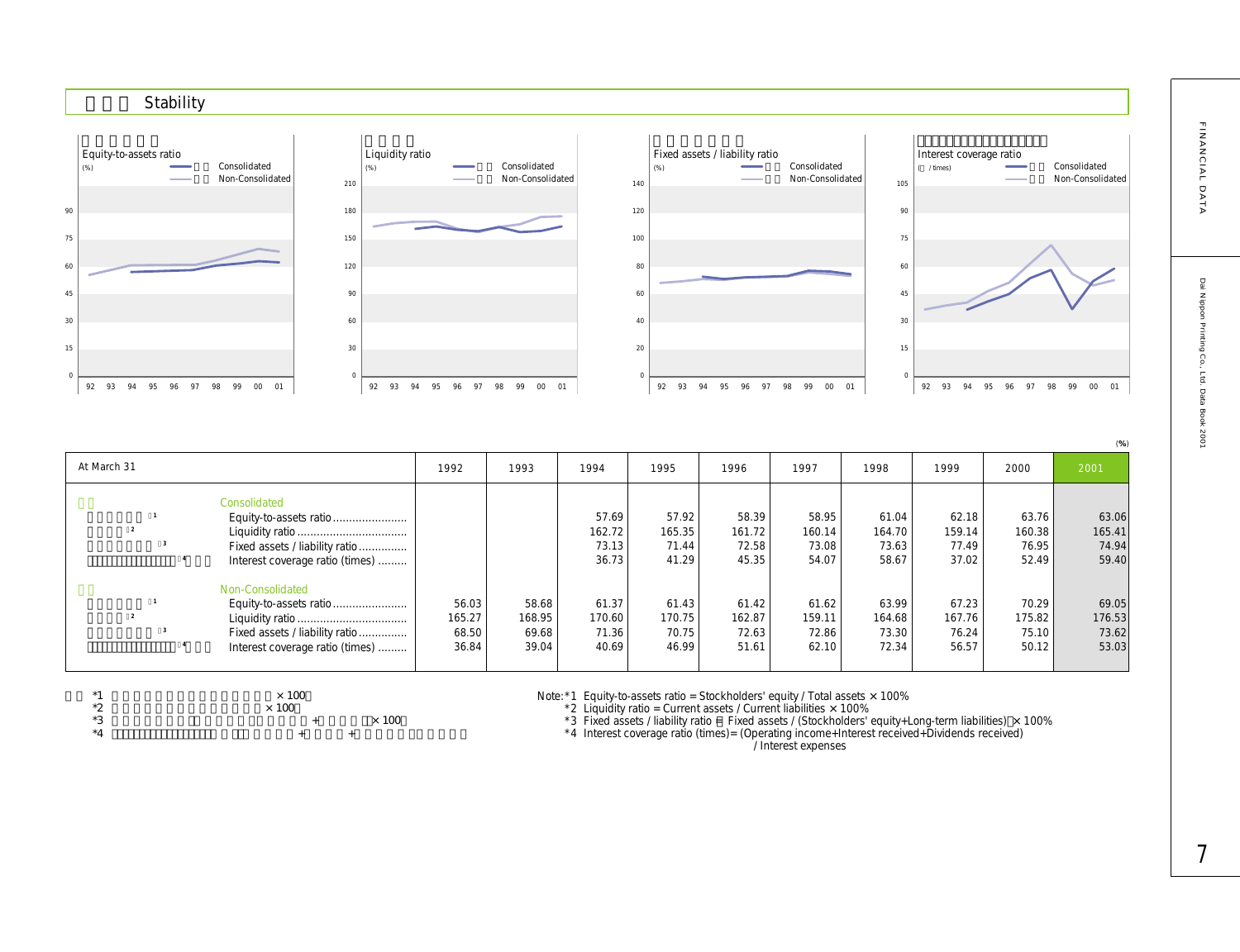

| Years ended March 31 |                                                                                                                                     | 1992                               | 1993                               | 1994                               | 1995                               | 1996                               | 1997                                 | 1998                                 | 1999                                 | 2000                                 | 2001                                 |
|----------------------|-------------------------------------------------------------------------------------------------------------------------------------|------------------------------------|------------------------------------|------------------------------------|------------------------------------|------------------------------------|--------------------------------------|--------------------------------------|--------------------------------------|--------------------------------------|--------------------------------------|
| <b>EPS</b><br>BPS)   | Consolidated<br>Earnings per share (EPS)<br>Book value per share (BPS)<br>Gross cash flow per share                                 |                                    |                                    | 54.45<br>933.63<br>130.31          | 65.63<br>984.61<br>144.62          | 70.63<br>1.040.49<br>153.84        | 74.52<br>1.102.56<br>164.13          | 74.49<br>1.165.94<br>171.76          | 40.15<br>1.183.24<br>149.17          | 51.40<br>1.218.79<br>175.94          | 43.99<br>1,236.96<br>168.17          |
| EPS)<br>BPS)         | Non-Consolidated<br>Earnings per share (EPS)<br>Book value per share (BPS)<br>Gross cash flow per share<br>Cash dividends per share | 51.44<br>782.36<br>106.66<br>12.50 | 52.44<br>822.22<br>109.83<br>13.00 | 54.40<br>861.50<br>111.67<br>14.00 | 57.50<br>904.85<br>115.69<br>15.00 | 59.84<br>949.07<br>123.25<br>16.00 | 63.26<br>1.000.40<br>132.91<br>17.00 | 66.11<br>1.056.26<br>140.24<br>18.00 | 59.06<br>1.111.52<br>141.47<br>18.00 | 57.19<br>1.150.47<br>150.34<br>18.00 | 38.90<br>1,171.12<br>130.56<br>18.00 |

| $*1$   | <b>EPS</b><br>-- |  |
|--------|------------------|--|
| $\sim$ | $\sim$ $\sim$    |  |

 $*2$  BPS,  $*3$  $*3$  Note:\*1 Earnings per share (¥) = Net income / Outstanding shares (yearly average)

\*2 Book value per share (¥) = Stockholders' equity (year-end) / Outstanding shares (year-end)

\*3 Gross cash flow per share (¥) = Gross cash flow / Outstanding shares (year-end)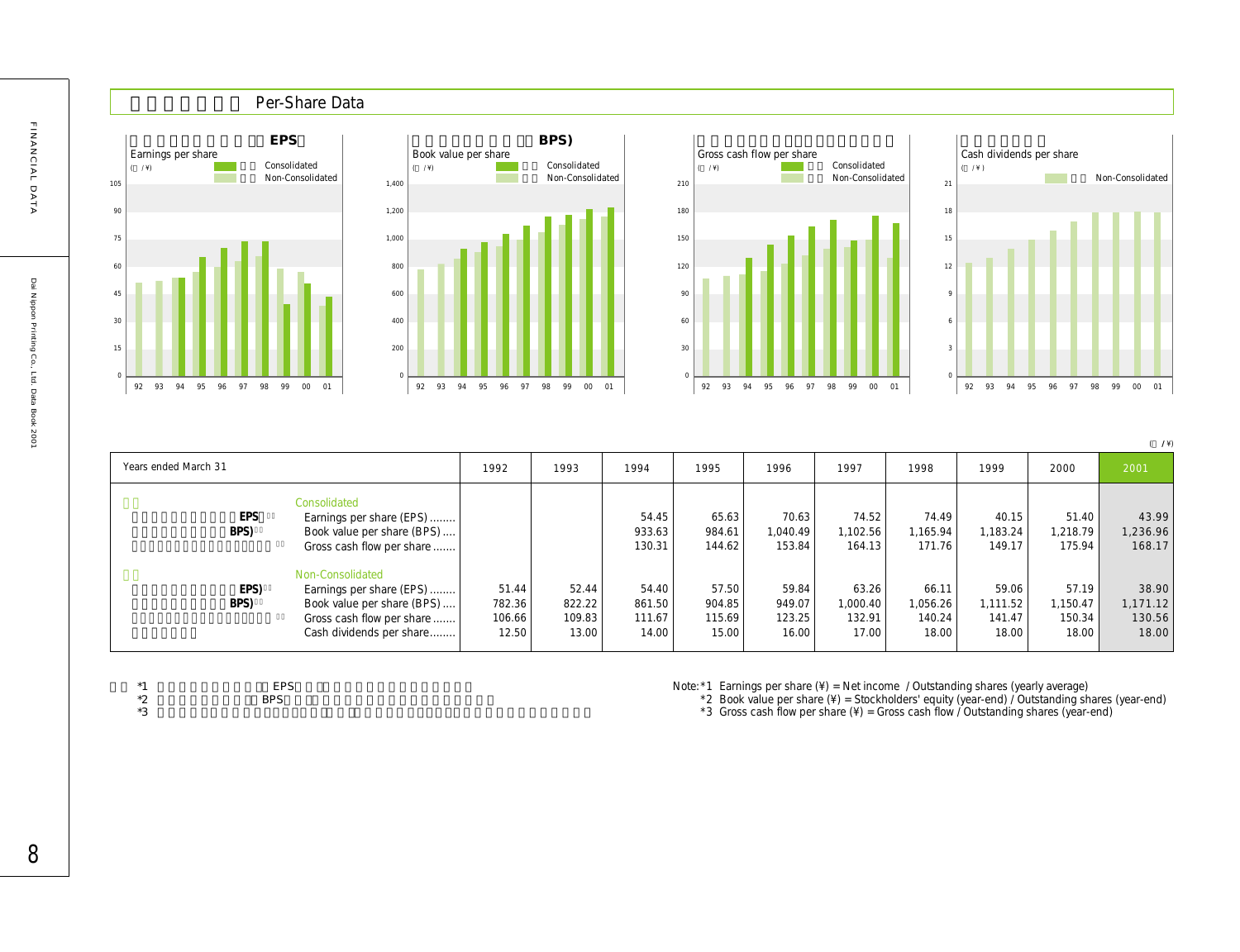FINANCIAL DATA

|                                                                  |                       |                       |                        |                       |                       |                       |                       |                       |                       | (% )                  |
|------------------------------------------------------------------|-----------------------|-----------------------|------------------------|-----------------------|-----------------------|-----------------------|-----------------------|-----------------------|-----------------------|-----------------------|
| Years ended March 31                                             | 1992                  | 1993                  | 1994                   | 1995                  | 1996                  | 1997                  | 1998                  | 1999                  | 2000                  | 2001                  |
| Non-Consolidated<br>Dividend payout ratio<br>Dividends-on-equity | 24.30<br>0.86<br>1.64 | 24.84<br>0.91<br>1.62 | 25.73<br>0.79<br>1.66. | 26.08<br>1.11<br>1.70 | 26.73<br>0.82<br>1.73 | 26.88<br>0.82<br>1.75 | 27.24<br>0.82<br>1.76 | 30.48<br>1.00<br>1.66 | 31.47<br>1.08<br>1.59 | 46.27<br>1.20<br>1.55 |

92 93 94 95 96 97 98 99 00 01

**単体** Non-Consolidated

Dividend yield  $(%)$ 

 $\begin{array}{c|c}\n \star & \star & \star & 100 \\
\star & \star & \star & \star & 100\n \end{array}$ 

 $*$  x 100  $\star$   $\times$  100

Dividend payout ratio

**投資指標** Investment Return

92 93 94 95 96 97 98 99 00 01

**単体** Non-Consolidated

(%)

Note: \*1 Dividend payout ratio = Total dividends paid / Net income x 100%

\*2 Dividend yield = Dividend per share / Stock price (year-end)× 100%

\*3 Dividends-on-equity = Total dividends paid / Stockholders' equity (yearly average) × 100%

Dividends-on-equity

92 93 94 95 96 97 98 99 00 01

**単体** Non-Consolidated

(%)

 $\epsilon$ 0.3 0.6 0.9 1.2 1.5 1.8 2.1

 $\sqrt{2}$ 0.2 0.4 0.6 0.8 1.0 1.2 1.4

9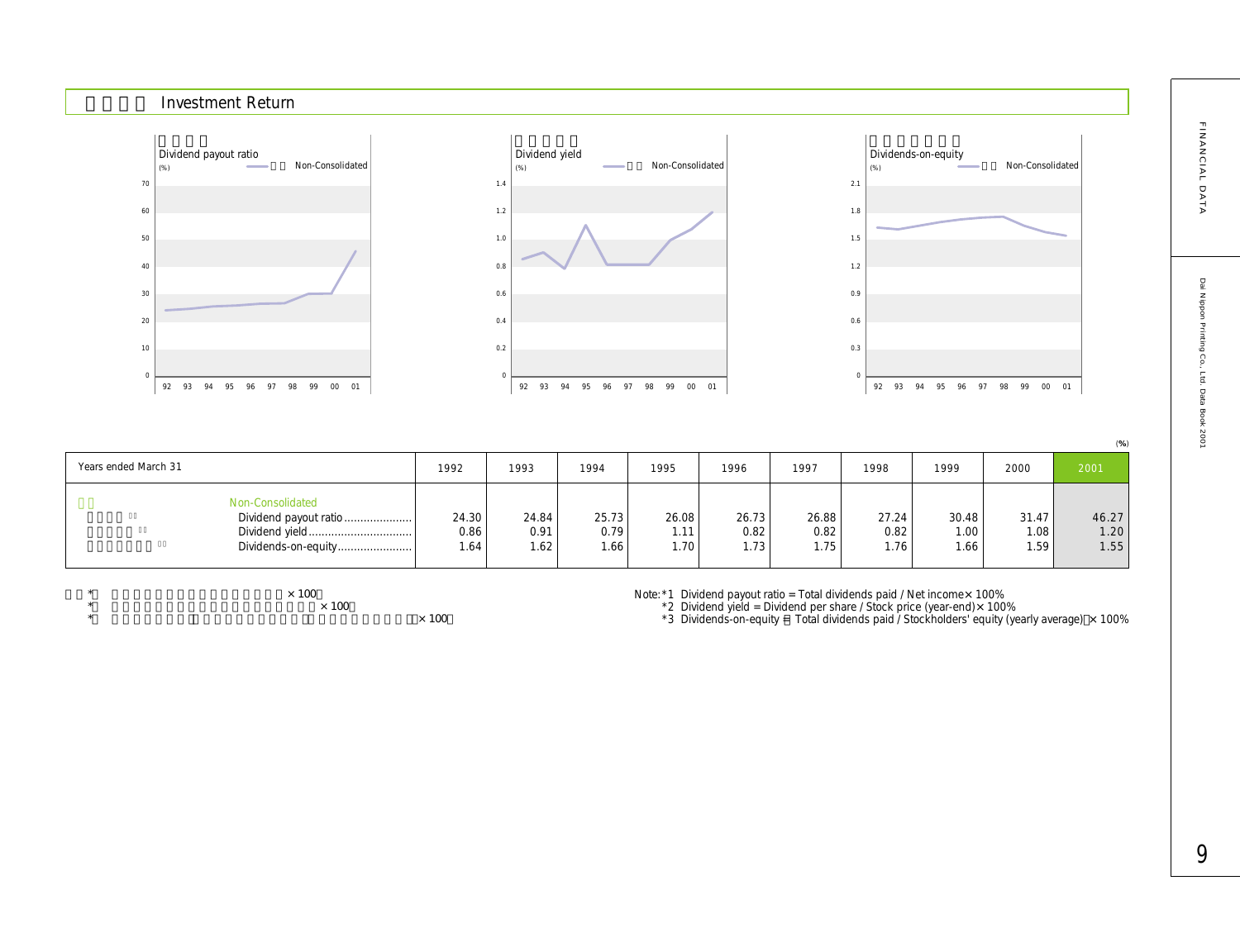





|                                                                                                                                           |                        |                        |                        |                        |                        |                        |                        |                        |                        | /times)                |
|-------------------------------------------------------------------------------------------------------------------------------------------|------------------------|------------------------|------------------------|------------------------|------------------------|------------------------|------------------------|------------------------|------------------------|------------------------|
| At March 31                                                                                                                               | 1992                   | 1993                   | 1994                   | 1995                   | 1996                   | 1997                   | 1998                   | 1999                   | 2000                   | 2001                   |
| Consolidated<br>PER)<br>Price-to-earnings ratio<br>PBR) <sup>2</sup><br>Price-to-book value ratio<br>$PCFR$ )<br>Price-to-cash flow ratio |                        |                        | 32.51<br>1.90<br>13.58 | 20.57<br>1.37<br>9.33  | 27.61<br>1.87<br>12.68 | 27.78<br>1.88<br>12.61 | 29.53<br>1.89<br>12.81 | 44.83<br>1.52<br>12.07 | 32.41<br>1.37<br>9.47  | 34.10<br>1.21<br>8.92  |
| Non-Consolidated<br>PER)<br>Price-to-earnings ratio<br>PBR) $2$<br>Price-to-book value ratio<br>PCFR)<br>Price-to-cash flow ratio         | 28.38<br>1.87<br>13.69 | 27.32<br>1.74<br>13.02 | 32.54<br>2.05<br>15.85 | 23.48<br>1.49<br>11.67 | 32.59<br>2.05<br>15.82 | 32.72<br>2.07<br>15.57 | 33.28<br>2.08<br>15.69 | 30.48<br>1.62<br>12.72 | 29.13<br>1.45<br>11.08 | 38.56<br>1.28<br>11.49 |

| $*1$     | PER |             |  |  |  |
|----------|-----|-------------|--|--|--|
| $*$<br>∸ |     | <b>PBR</b>  |  |  |  |
| ×ء<br>ັ  |     | <b>PCFR</b> |  |  |  |

Note:\*1 Price-to-earnings ratio (times) = Stock price (year-end) / Net income per share

\*2 Price-to-book value ratio (times) = Stock price (year-end) / Stockholders' equity per share

\*3 Price-to-cash flow ratio (times) = Stock price (year-end) / Gross cash flow per share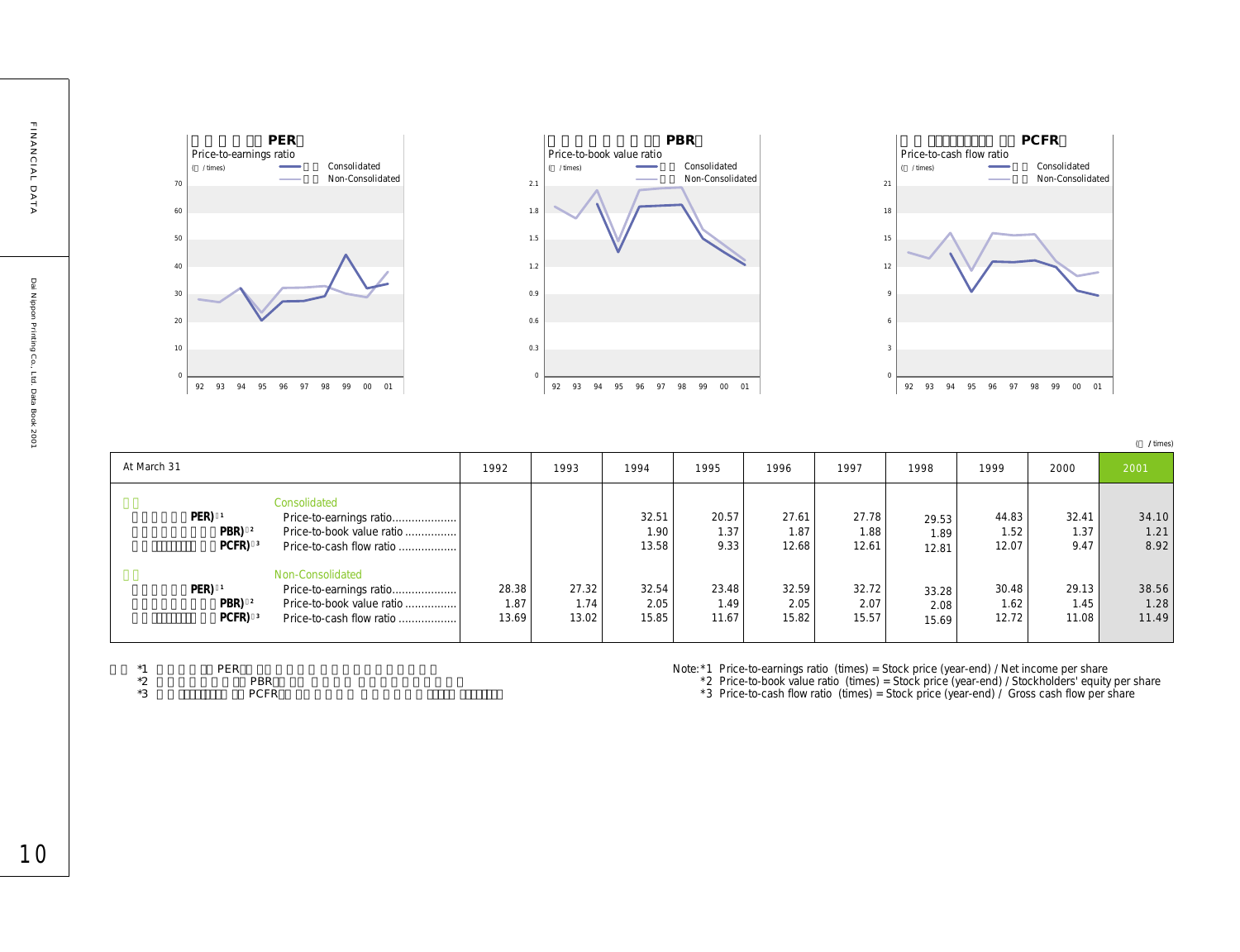

|                      |                                                                                                                        |                                  |                                  |                                  |                                  |                                  |                                  |                                  |                                  |                                   | / ¥ billion)                      |
|----------------------|------------------------------------------------------------------------------------------------------------------------|----------------------------------|----------------------------------|----------------------------------|----------------------------------|----------------------------------|----------------------------------|----------------------------------|----------------------------------|-----------------------------------|-----------------------------------|
| Years ended March 31 |                                                                                                                        | 1992                             | 1993                             | 1994                             | 1995                             | 1996                             | 1997                             | 1998                             | 1999                             | 2000                              | 2001                              |
|                      | Consolidated<br>Capital expenditures<br>R&D expenditures<br>Depreciation expenses<br>Number of employees (persons)     |                                  |                                  |                                  |                                  | 93.65<br>62.42                   | 113.66<br>67.58                  | 111.34<br>73.91                  | 119.37<br>82.80                  | 113.86<br>23.6<br>94.59<br>35,347 | 103.05<br>24.7<br>94.31<br>34,094 |
|                      | Non-Consolidated<br>Capital expenditures<br>R&D expenditures<br>Depreciation expenses<br>Number of employees (persons) | 79.49<br>16.0<br>41.37<br>13,410 | 48.57<br>18.0<br>43.09<br>14,325 | 56.11<br>18.0<br>42.93<br>14,308 | 60.01<br>18.0<br>43.63<br>14,498 | 73.66<br>18.0<br>47.57<br>14,514 | 85.43<br>19.5<br>52.53<br>14,427 | 78.11<br>20.5<br>56.33<br>14,309 | 86.08<br>22.0<br>62.59<br>11,836 | 88.39<br>21.0<br>70.74<br>11,165  | 78.87<br>22.3<br>69.61<br>10,698  |

 $*1$   $*2$   $*2000$  $*2$  2000

Note:\*1 The figures from the year 1996 include intangible assets.

\*2 The figures from the year 2000 include intangible assets.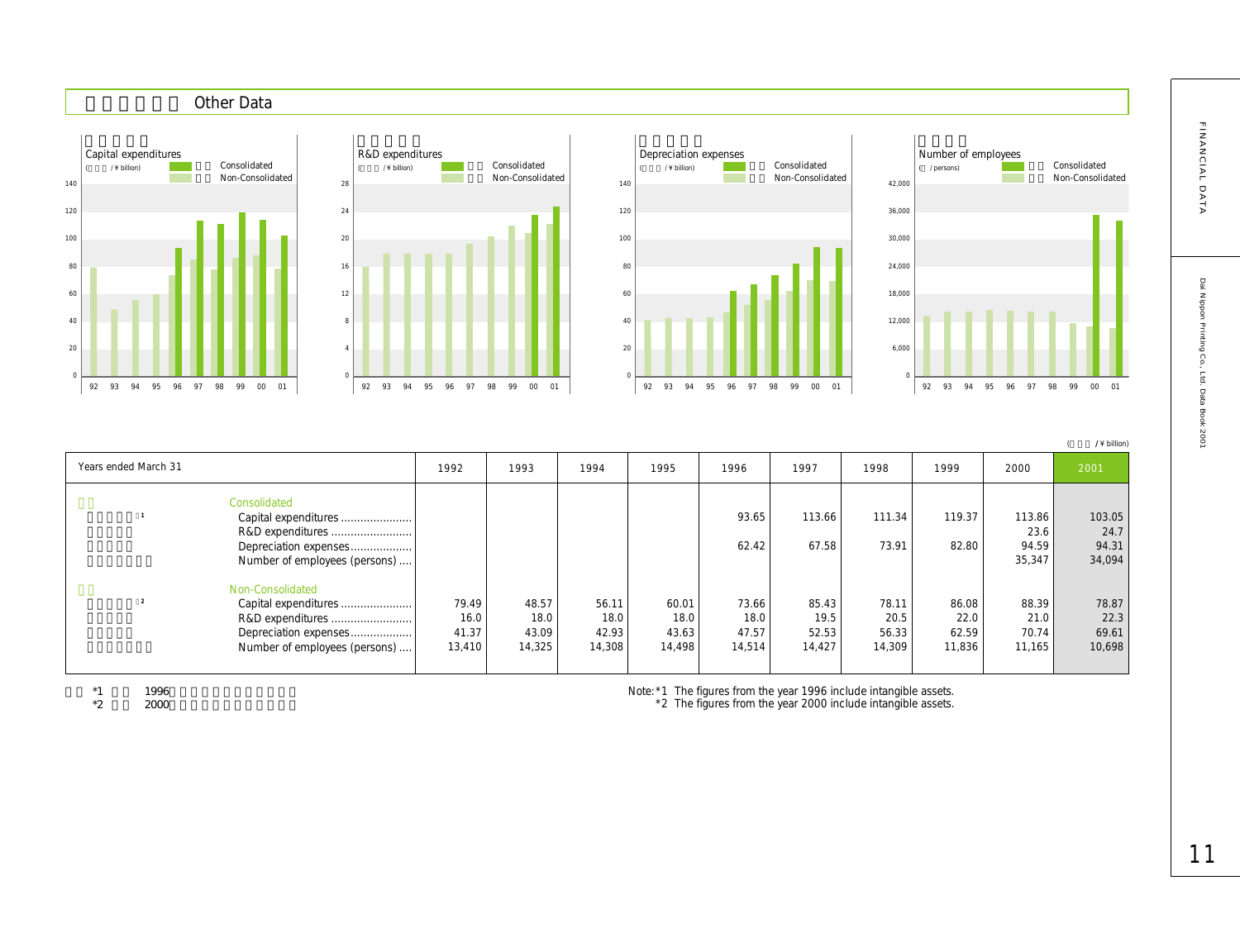# **Major Subsidiaries and Affiliates**

| Domestic                                          | $\left($ | /\ million)     |  |  |  |  |
|---------------------------------------------------|----------|-----------------|--|--|--|--|
| Company name                                      | Capital  | Ownership ratio |  |  |  |  |
| Hokkaido Dai Nippon Printing Co., Ltd.            | 93       | 96.9            |  |  |  |  |
| Tohoku Dai Nippon Printing Co., Ltd               | 82       | 99.7            |  |  |  |  |
| Tokai Dai Nippon Printing Co., Ltd.               | 120      | 100             |  |  |  |  |
| Shikoku Dai Nippon Printing Co., Ltd.             | 50       | 97              |  |  |  |  |
| Kyushu Dai Nippon Printing Co., Ltd.              | 380      | 100             |  |  |  |  |
| DNP Media Create Co., Ltd.                        | 100      | 100             |  |  |  |  |
| DNP Media Create Kansai Co., Ltd.                 | 200      | 100             |  |  |  |  |
| DNP Digitalcom Co., Ltd.                          | 100      | 100             |  |  |  |  |
| Dai Nippon Art Co., Ltd.                          | 80       | 100             |  |  |  |  |
| Dai Nippon Uni Process Co., Ltd.                  | 80       | 100             |  |  |  |  |
| DNP Graphica Co., Ltd.                            | 100      | 100             |  |  |  |  |
| Dai Nippon Offset Co., Ltd.                       | 200      | 100             |  |  |  |  |
| DNP Data Techno Co., Ltd.                         | 100      | 100             |  |  |  |  |
| Dai Nippon Ellio Co., Ltd.                        | 300      | 50              |  |  |  |  |
| I.M.S. Dai Nippon Co., Ltd.                       | 100      | 100             |  |  |  |  |
| Multi Print Co., Ltd.                             | 100      | 100             |  |  |  |  |
| Dai Nippon Seihon Co., Ltd.                       | 200      | 100             |  |  |  |  |
| Dai Nippon Printing Technopack Co., Ltd.          | 300      | 100             |  |  |  |  |
| Dai Nippon Printing Technopack Kansai Co., Ltd.   | 200      | 100             |  |  |  |  |
| Dai Nippon Printing Technopack Yokohama Co., Ltd. | 200      | 100             |  |  |  |  |
| Dainippon Jushi Co., Ltd.                         | 380      | 100             |  |  |  |  |
| Dai Nippon Polymer Co., Ltd.                      | 100      | 100             |  |  |  |  |
| Dai Nippon Cup Co., Ltd.                          | 80       | 100             |  |  |  |  |
| Dai Nippon Hoso Co., Ltd.                         | 80       | 100             |  |  |  |  |

| Domestic                                          | $\left($         | /\ million)     |                                                   | $\left($ | /\ million)     |            |
|---------------------------------------------------|------------------|-----------------|---------------------------------------------------|----------|-----------------|------------|
| Company name                                      | Capital          | Ownership ratio | Company name                                      | Capital  | Ownership ratio | Comp       |
| Hokkaido Dai Nippon Printing Co., Ltd.            | 93               | 96.9            | Sagami Yoki Co., Ltd.                             | 200      | 90              | Dai        |
| Tohoku Dai Nippon Printing Co., Ltd               | 82               | 99.7            | SP Dai Nippon Co., Ltd.                           | 80       | 100             | Kyoi       |
| Tokai Dai Nippon Printing Co., Ltd.               | 120              | 100             | Dai Nippon Printing Fine Electronics Co., Ltd.    | 300      | 100             | Trar       |
| Shikoku Dai Nippon Printing Co., Ltd.             | 50               | 97              | Dai Nippon Printing Precision Device Co., Ltd.    | 300      | 100             | <b>DNF</b> |
| Kyushu Dai Nippon Printing Co., Ltd.              | 380              | 100             | F.D.P. Dai Nippon Co., Ltd.                       | 100      | 100             | Dai N      |
| DNP Media Create Co., Ltd.                        | 100              | 100             | The Inctec Inc.                                   | 2,000    | 59.8            | <b>DNF</b> |
| DNP Media Create Kansai Co., Ltd.                 | 200              | 100             | Dainippon Shoji Co., Ltd.                         | 100      | 94.3            | <b>DNF</b> |
| DNP Digitalcom Co., Ltd.                          | 100              | 100             | DNP Logistics Co., Ltd.                           | 570      | 100             | Uzu        |
| Dai Nippon Art Co., Ltd.                          | 80               | 100             | Dai Nippon Soko Co., Ltd.                         | 100      | 100             | Shio       |
| Dai Nippon Uni Process Co., Ltd.                  | 80               | 100             | D.N.K Co., Ltd.                                   | 100      | 100             | Spor       |
| DNP Graphica Co., Ltd.                            | 100              | 100             | Direc Co., Ltd.                                   | 96       | 55              | D.T.       |
| Dai Nippon Offset Co., Ltd.                       | 200              | 100             | DNP Facility Service Co., Ltd.                    | 100      | 100             | <b>DNF</b> |
| DNP Data Techno Co., Ltd.                         | 100              | 100             | Dai Nippon Kaihatsu Co., Ltd.                     | 250      | 100             | Hokk       |
| Dai Nippon Ellio Co., Ltd.                        | 300              | 50              | Dai Nippon Techtas Ichigaya Co., Ltd.             | 80       | 100             |            |
| I.M.S. Dai Nippon Co., Ltd.                       | 100              | 100             | Dai Nippon Total Process Ichigaya Co., Ltd.       | 100      | 100             | Com        |
| Multi Print Co., Ltd.                             | 100 <sup>°</sup> | 100             | Dai Nippon Total Process BF Co., Ltd.             | 80       | 100             | Dai N      |
| Dai Nippon Seihon Co., Ltd.                       | 200              | 100             | DT Fine Electronics Co., Ltd.                     | 490      | 65              | Tien       |
| Dai Nippon Printing Technopack Co., Ltd.          | 300              | 100             | MyPoint.com Japan Co., Ltd.                       | 700      | 80.1            | P.T.       |
| Dai Nippon Printing Technopack Kansai Co., Ltd.   | 200              | 100             | Dai Nippon Printing Kenzai Co., Ltd.              | 200      | 100             | <b>DNP</b> |
| Dai Nippon Printing Technopack Yokohama Co., Ltd. | 200              | 100             | DNP AV Center Co., Ltd.                           | 100      | 100             | <b>DNP</b> |
| Dainippon Jushi Co., Ltd.                         | 380              | 100             | DNP Space Design Co., Ltd.                        | 100      | 100             | Dai N      |
| Dai Nippon Polymer Co., Ltd.                      | 100              | 100             | D-Square Inc.                                     | 80       | 80.1            | <b>DNP</b> |
| Dai Nippon Cup Co., Ltd.                          | 80               | 100             | Dai Nippon Pringing Information Systems Co., Ltd. | 100      | 100             | <b>DNP</b> |
| Dai Nippon Hoso Co., Ltd.                         | 80               | 100             | Dai Nippon ISD Co., Ltd.                          | 80       | 100             |            |

|                                                            | (       | /\ million)     |
|------------------------------------------------------------|---------|-----------------|
| Company name                                               | Capital | Ownership ratio |
| $\star$<br>Dai Nippon LSI Design Co., Ltd.                 | 100     | 100             |
| *<br>Kyoiku Shuppan Co., Ltd.                              | 60      | 48.3            |
| Trans Art Inc.                                             | 50      | 100             |
| $\star$<br>DNP Archives.Com Co., Ltd.                      | 200     | 100             |
| $\star$<br>Dai Nippon Printing Accounting System Co., Ltd. | 30      | 100             |
| $\star$<br>DNP Human Service Co., Ltd.                     | 30      | 100             |
| $\star$<br>DNP Techno Research Co., Ltd.                   | 20      | 100             |
| Uzumine Country Club Co., Ltd.                             | 33      | 88.8            |
| Shiobara Green Village Co., Ltd.                           | 200     | 99.6            |
| Spom Japan Co., Ltd.                                       | 100     | 35              |
| $\star$<br>D.T.Circuit Technology Co., Ltd.                | 1,000   | 51              |
| $\star$<br>DNP Corporate History Center Co., Ltd.          | 50      | 100             |
| Hokkaido Coca-Cola Bottling Co., Ltd.                      | 2,935   | 56.2            |

| Overseas                                  |                         |                 |
|-------------------------------------------|-------------------------|-----------------|
| Company name                              | Capital                 | Ownership ratio |
| Dai Nippon Printing Co., (Hokg Kong) Ltd. | (HK\$ 1,000)<br>150,000 | 99.3            |
| Tien Wah Press (Pte.) Ltd.                | (S\$ 1,000)<br>4.600    | 84.6            |
| P.T. Dai Nippon Printing Indonesia        | (US\$ 1,000)<br>25,100  | 51.0            |
| <b>DNP Corporation USA</b>                | (US\$ 1,000)<br>24,000  | 100             |
| DNP (America), Inc.                       | US\$ 100,000            | 100             |
| Dai Nippon IMS (America) Corp.            | (US\$ 1,000)<br>20,000  | 100             |
| <b>DNP Denmark A/S</b>                    | (DKr 1,000)<br>135,000  | 100             |
| <b>DNP Holding (USA) Corporation</b>      | (US\$ 1,000)<br>100     | 100             |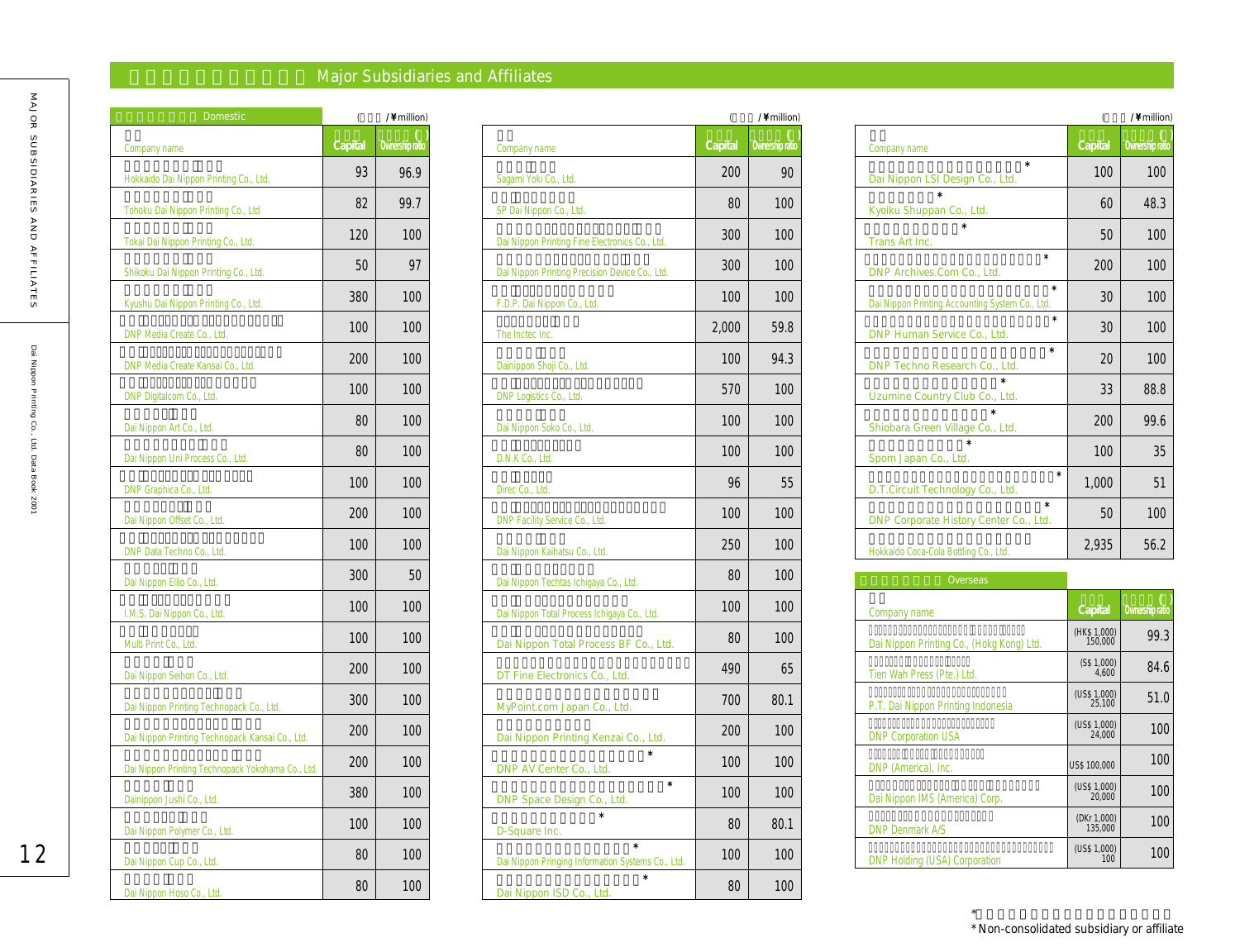## 8 Consolidated Statements of Income (8 years)

|                      |                                                     |           |           |          |         |                       |                                                             |          |                     | /\ million) |
|----------------------|-----------------------------------------------------|-----------|-----------|----------|---------|-----------------------|-------------------------------------------------------------|----------|---------------------|-------------|
| Years ended March 31 |                                                     | 1994      | 1995      | 1996     | 1997    | 1998                  | 1999                                                        | 2000     | 2001                | (2001/2000) |
|                      |                                                     | 1,145,535 | 1,192,827 |          |         |                       | 1,245,300 1,310,100 1,336,604 1,269,543 1,286,703 1,342,035 |          |                     | 4.3         |
|                      |                                                     | 918,386   | 945,570   | 983,301  |         | 1,028,614   1,056,962 | 1,033,926                                                   |          | 1,039,006 1,091,386 | 5.0         |
|                      | Selling, general and administrative expenses        | 147,180   | 156,536   | 161,609  | 170,298 | 172,824               | 166,008                                                     | 161,811  | 164,708             | 1.8         |
|                      |                                                     | 79,969    | 90,721    | 100,390  | 111,188 | 106,818               | 69,609                                                      | 85,886   | 85,941              | 0.1         |
|                      |                                                     | 17,848    | 11,545    | 11,896   | 12,432  | 13,726                | 19,157                                                      | 14,279   | 16,734              | 17.2        |
|                      |                                                     | 8,108     | 6,570     | 5,554    | 4.409   | 3.709                 | 3,881                                                       | 2,882    | 3,103               | 7.7         |
|                      |                                                     |           |           |          |         |                       |                                                             | 17       | 128                 | 652.9       |
|                      |                                                     | 9.740     | 4.975     | 6.342    | 8,023   | 10,017                | 15,276                                                      | 11,380   | 13,503              | 18.7        |
|                      |                                                     | 10.910    | 9.358     | 9.398    | 9.981   | 8.871                 | 10,770                                                      | 12,189   | 10,326              | $-15.3$     |
|                      |                                                     | 2.398     | 2.356     | 2,336    | 2.138   | 1.884                 | 1.985                                                       | 1.691    | 1,499               | $-11.4$     |
|                      |                                                     |           |           |          |         |                       | 36                                                          |          |                     |             |
|                      |                                                     | 8,512     | 7,002     | 7,062    | 7,843   | 6,987                 | 8.749                                                       | 10,498   | 8,827               | $-15.9$     |
|                      |                                                     | 86,907    | 92,908    | 102,888  | 113,639 | 111,673               | 77,996                                                      | 87,976   | 92,349              | $-88.3$     |
|                      |                                                     | 138       | 12.306    | 885      | 797     | 1,736                 | 9,813                                                       | 9,823    | 13,472              | 37.1        |
|                      |                                                     | 4.065     | 3.672     | 5.670    | 7,042   | 12,775                | 10,106                                                      | 18,600   | 36,705              | 97.3        |
|                      |                                                     | 82,980    | 101,542   | 98,103   | 107,394 | 100,634               | 77,703                                                      | 79,199   | 69,116              | $-12.7$     |
|                      |                                                     | 41,586    | 43.111    | 44,822   | 49,713  | 44,632                | 48.916                                                      | 40,509   | 37,077              | $-8.5$      |
|                      |                                                     | $-919$    | 4.158     | $-1.485$ | $-116$  | $-2,329$              | $-3,550$                                                    | $-2,435$ | $-2,784$            |             |
|                      |                                                     | 1,570     | 3,609     | 1,804    | 1,590   | 1,483                 | 1,844                                                       | 2,091    | 1,414               | $-32.4$     |
|                      | Minority interests, amortization of consolidation   |           |           |          |         |                       |                                                             |          |                     |             |
|                      | adjustments and net investment gains or losses from |           |           |          |         |                       |                                                             |          |                     |             |
|                      |                                                     | $-65$     | 1.464     | $-12$    | 42      | 309                   |                                                             |          |                     |             |
|                      |                                                     | 40.808    | 49,200    | 52,974   | 56.165  | 56,539                | 30,493                                                      | 39,034   | 33.409              | $-14.4$     |
|                      |                                                     |           |           |          |         |                       |                                                             |          |                     |             |
|                      |                                                     |           |           |          |         |                       |                                                             |          |                     |             |

13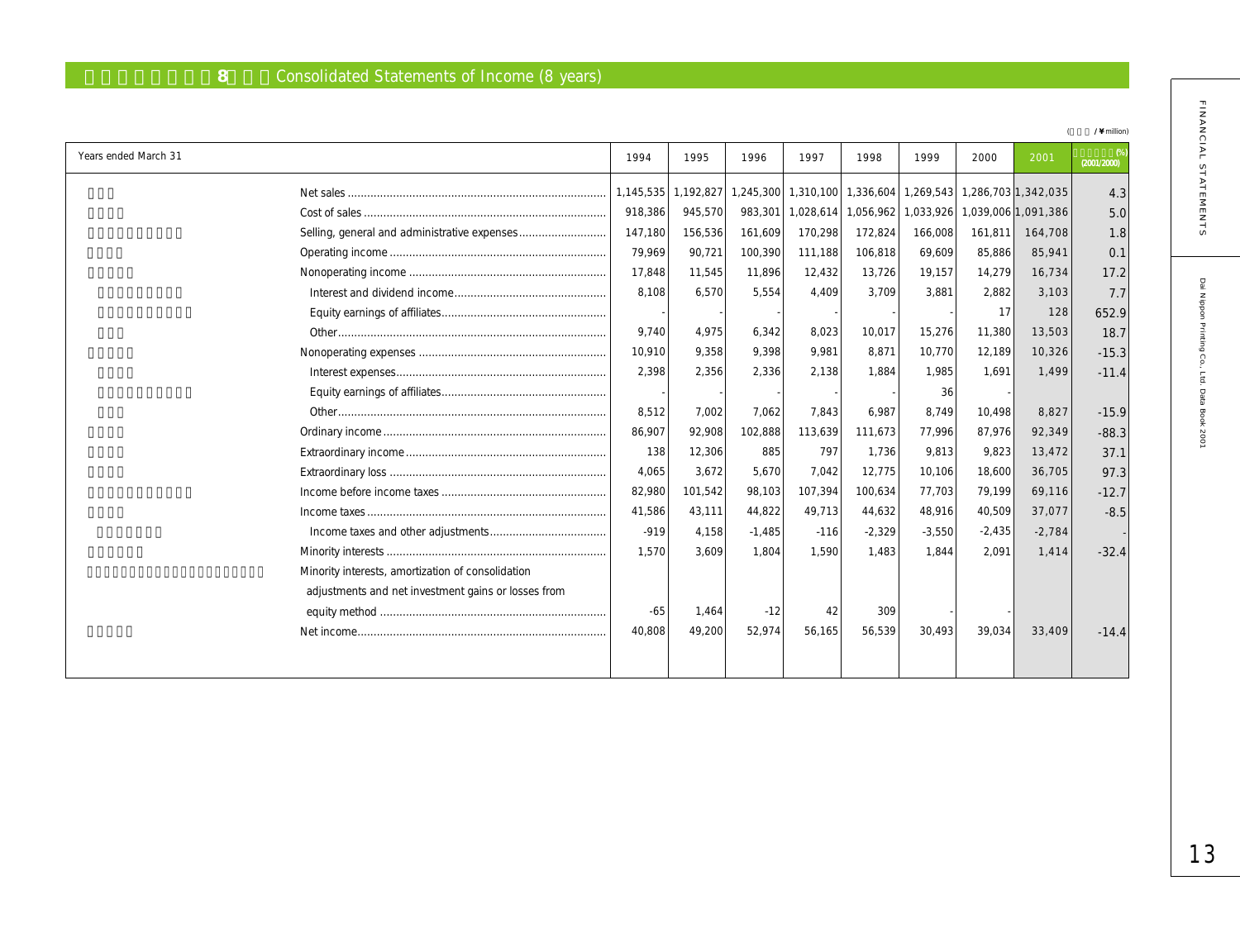# **8** Consolidated Balance Sheets (Assets, 8 years)

|             |           |           |           |           |          |                     |                     |          | /\ million) |
|-------------|-----------|-----------|-----------|-----------|----------|---------------------|---------------------|----------|-------------|
| At March 31 | 1994      | 1995      | 1996      | 1997      | 1998     | 1999                | 2000                | 2001     | (2001/2000) |
| Assets      |           |           |           |           |          |                     |                     |          |             |
|             | 612,653   | 662,755   | 688,382   | 729,966   | 721,205  | 664,597             | 670,246             | 721,347  | 7.6         |
|             | 178,650   | 214,673   | 196,140   | 245,757   | 238,305  | 193,697             | 186,747             | 187,459  | 0.4         |
|             | 344,982   | 361,612   | 398,144   | 390,949   | 395,986  | 396,312             | 396,467             | 433,417  | 9.3         |
|             | 10.594    | 10,561    | 11.441    | 10.641    | 3,234    | 1.851               | 2.496               | 2,020    | $-19.1$     |
|             | 59,562    | 66,182    | 74,023    | 71.048    | 72,827   | 67,028              | 77,340              | 85,931   | 11.1        |
|             | 7,700     | 8.094     | 9.401     | 9.836     | 6.999    | 5.548               | 5,822               | 9,048    | 55.4        |
|             | 16,880    | 7,043     | 6,076     | 8,344     | 10,256   | 6,454               | 8,275               | 9,278    | 12.1        |
|             | $-5,715$  | $-5,410$  | $-6,843$  | $-6,609$  | $-6,402$ | $-6,293$            | $-6,901$            | $-5,806$ |             |
|             | 598,084   | 608,331   | 643,994   | 678,638   | 725,750  | 774,416             | 772,061             | 768,524  | 0.5         |
|             | 417,868   | 434,809   | 461,158   | 501,622   | 536,364  | 570,860             | 561,898             | 561,017  | $-0.2$      |
|             | 157,860   | 155,939   | 160,214   | 173,586   | 176,988  | 185,647             | 190,258             | 190,173  | 0.0         |
|             | 172,411   | 184,424   | 193,819   | 218,391   | 238,199  | 233,884             | 235,764             | 230,311  | $-2.3$      |
|             | 80,375    | 87,637    | 95,744    | 98,186    | 101,153  | 101,848             | 102,175             | 105,176  | 2.9         |
|             | 7,222     | 6,809     | 11,381    | 11,459    | 20,024   | 25,792              | 7,277               | 6,873    | $-5.6$      |
|             |           |           |           |           |          | 23,689              | 26,424              | 28,484   | 7.8         |
|             | 1,868     | 1,856     | 1,887     | 1,829     | 1,804    | 2,119               | 19,894              | 22,620   | 13.7        |
|             |           |           |           |           |          |                     | 16,023              | 16,896   | 5.4         |
|             | 1,868     | 1,856     | 1,887     | 1,829     | 1,804    | 2,119               | 3,871               | 5,724    | 47.9        |
|             | 178,348   | 171,666   | 180,949   | 175,187   | 187,582  | 201,437             | 190,269             | 184,887  | $-2.8$      |
|             | 132,607   | 128,828   | 130,358   | 131,905   | 140,006  | 152,816             | 154,104             | 148,758  | $-3.5$      |
|             | 10,688    | 6,434     | 9,046     | 9,586     | 11,508   | 8,337               | 5,384               | 4,812    | $-10.6$     |
|             | 6,943     | 1,860     | 2,247     | 1,936     | 7,377    | 12,460              | 15,061              | 14,388   | $-4.5$      |
|             | 30,093    | 37,173    | 42,943    | 34,718    | 30,635   | 32,341              | 20,760              | 19,859   | $-4.3$      |
|             | $-1,363$  | $-2,009$  | $-1,974$  | $-1,765$  | $-1,284$ | $-3,992$            | $-4,115$            | $-2,930$ |             |
|             | $-620$    | $-620$    | $-1,671$  | $-1,193$  | $-660$   | $-525$              | $-925$              |          |             |
|             | 1,334     | 1,216     | 1.098     | 963       | 636      |                     |                     |          |             |
|             | 1.054     | 2,279     | 3,215     | 571       | 3.118    | 6,280               | 9.393               |          |             |
|             | 1,213,125 | 1,274,581 | 1,336,689 | 1,410,138 |          | 1,450,709 1,445,293 | 1,451,700 1,489,871 |          | 2.6         |
|             |           |           |           |           |          |                     |                     |          |             |

FINANCIAL STATEMENTS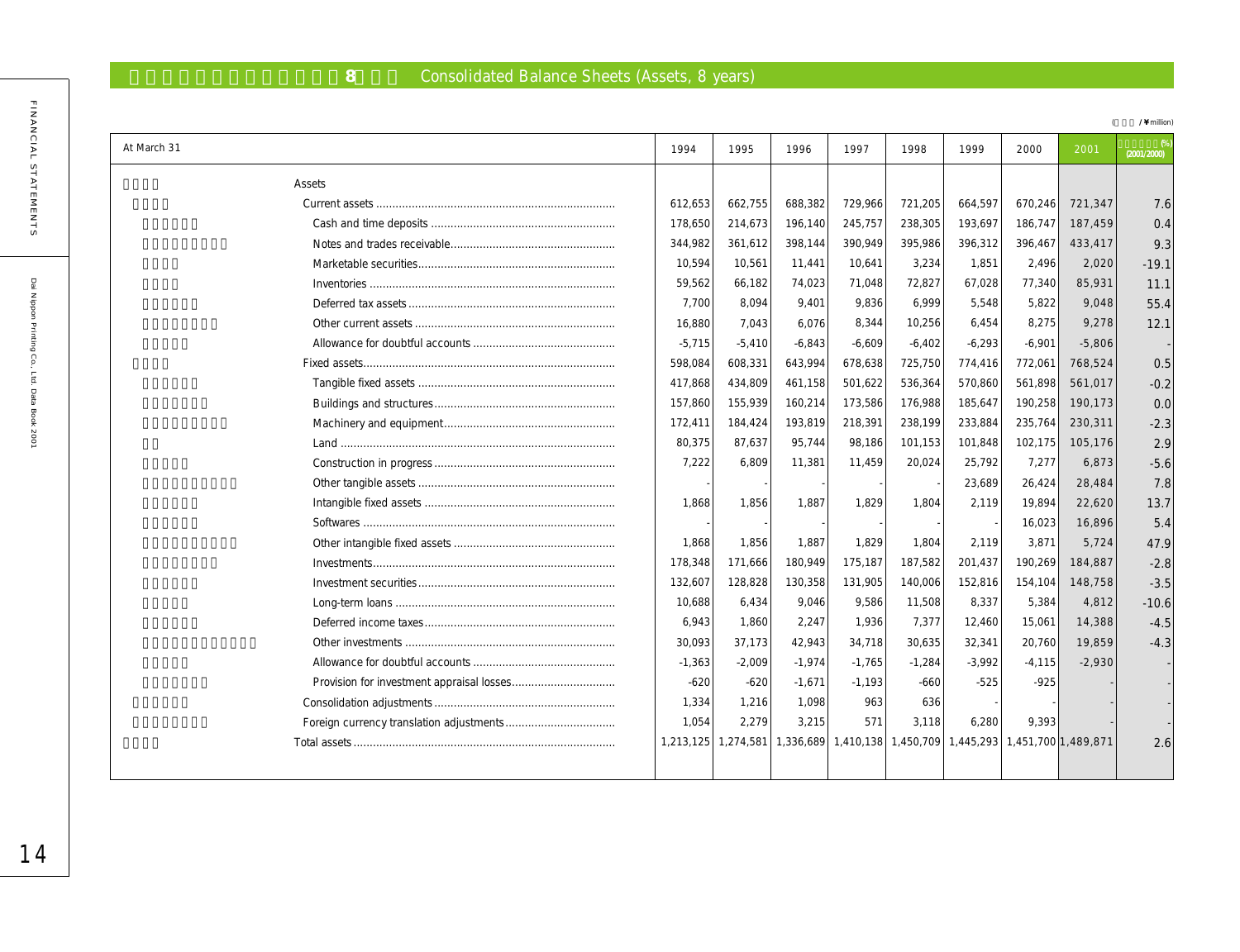## 8 Consolidated Balance Sheets (Liabilities, Minority Interests and Stockholders' Equity, 8 years)

| At March 31                                                    | 1994    | 1995                  | 1996    | 1997                                                        | 1998    | 1999    | 2000    | 2001     | (2001/2000) |
|----------------------------------------------------------------|---------|-----------------------|---------|-------------------------------------------------------------|---------|---------|---------|----------|-------------|
| Liabilities                                                    |         |                       |         |                                                             |         |         |         |          |             |
|                                                                | 376,515 | 400,822               | 425,659 | 455,832                                                     | 437,899 | 417,628 | 417,904 | 436,093  | 4.4         |
|                                                                | 254,226 | 269,048               | 276,274 | 283,597                                                     | 285,006 | 290,348 | 291,756 | 295,707  | 1.4         |
|                                                                | 14,771  | 12,135                | 18,828  | 16,143                                                      | 16,758  | 12,669  | 12,766  | 16,870   | 32.1        |
|                                                                | 565     | 1,176                 | 662     | 1,465                                                       | 956     | 1,249   | 853     | 1,101    | 29.1        |
|                                                                | 9.927   | 6,307                 | 7,672   | 11,478                                                      |         |         | 19,896  |          |             |
|                                                                | 22,125  | 25,075                | 25,204  | 28,573                                                      | 21,307  | 25,367  | 22,481  | 22,278   | $-0.9$      |
|                                                                | 13,812  | 14,980                | 15,567  | 16,934                                                      | 16,287  | 15,330  | 14,361  | 14,356   | 0.0         |
|                                                                | 61,089  | 72,101                | 81,452  | 97,642                                                      | 97,585  | 72,665  | 55,791  | 85,781   | 53.8        |
|                                                                | 118,029 | 113,295               | 106,792 | 97,340                                                      | 100,214 | 100,695 | 77,637  | 86,012   | 10.8        |
|                                                                | 94,544  | 88,069                | 80,355  | 68,824                                                      | 68,740  | 68,740  | 48,844  | 48,844   | 0.0         |
|                                                                | 1,938   | 1,845                 | 1,753   | 2,541                                                       | 4,051   | 3,097   | 2,503   | 4,496    | 79.6        |
|                                                                |         |                       |         |                                                             |         |         | 303     | 67       | $-77.9$     |
|                                                                |         |                       |         |                                                             |         |         |         | 32,605   |             |
|                                                                | 21,547  | 23,381                | 24,684  | 25,975                                                      | 27,423  | 28,858  | 25,987  |          |             |
|                                                                | 494,544 | 514,117               | 532,451 | 553,172                                                     | 538,113 | 518,323 | 495,541 | 522,105  | 5.4         |
| Minority interests in consolidated subsidiaries                |         |                       |         |                                                             |         |         |         |          |             |
| Minority interests in consolidated subsidiaries                | 18,721  | 22,221                | 23,754  | 25.704                                                      | 27,089  | 28,324  | 30,513  | 28.325   | $-7.2$      |
| Stockholders' equity                                           |         |                       |         |                                                             |         |         |         |          |             |
|                                                                | 104,974 | 105,057               | 105,233 | 108,847                                                     | 114,464 | 114,464 | 114,464 | 114.464  | 0.0         |
|                                                                | 135,419 | 135,502               | 135,677 | 139,285                                                     | 144,898 | 144,898 | 144,898 | 144,898  | 0.0         |
|                                                                | 459,476 | 497,686               | 539,583 | 583,137                                                     | 626,164 | 639,287 | 666,287 | 685,760  | 2.9         |
| Foreign currency translation adjustments                       |         |                       |         |                                                             |         |         |         | $-5,678$ |             |
|                                                                | $-9$    | -2                    | $-9$    | $-7$                                                        | $-19$   | $-3$    | -3      | -3       |             |
|                                                                | 699,860 | 738,243               | 780,484 | 831,262                                                     | 885,507 | 898,646 | 925,646 | 939,441  | 1.5         |
| Total liabilities, minority interests and stockholders' equity |         | 1,213,125   1,274,581 |         | 1,336,689 1,410,138 1,450,709 1,445,293 1,451,700 1,489,871 |         |         |         |          | 2.6         |

(**百万円 / ¥** million)

FINANCIAL STATEMENTS

15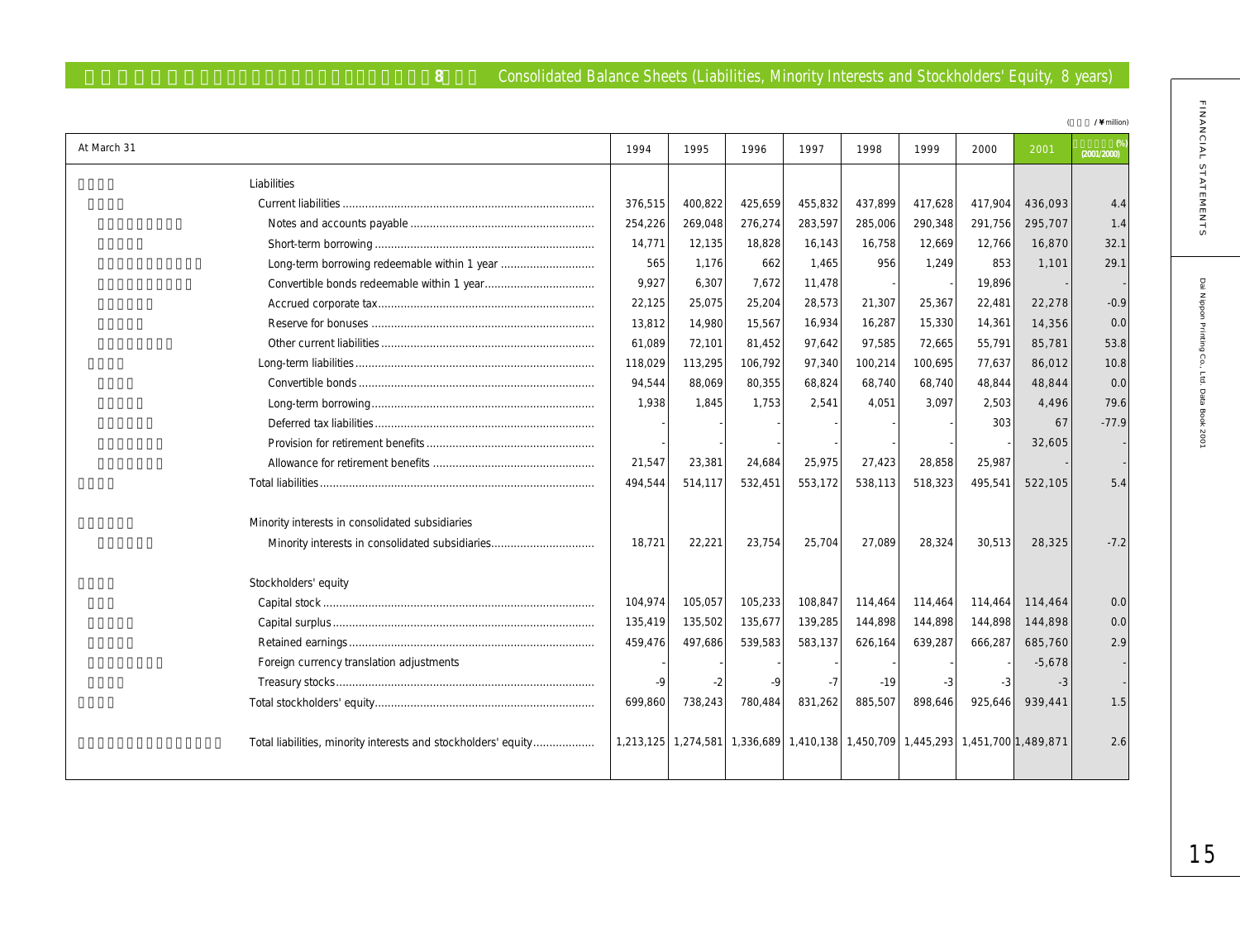# **2** Consolidated cash flows (2 years)

(**百万円 / ¥** million)

|                                                                                                | 2000      | 2001      |
|------------------------------------------------------------------------------------------------|-----------|-----------|
| Cash flows from operating activities                                                           |           |           |
| Income before income taxes and minority interests                                              | 79,199    | 69,116    |
| Adjustment to reconcile income before income taxes and minority interests to net cash porvided |           |           |
| by operating activities                                                                        |           |           |
|                                                                                                | 94,588    | 94,312    |
|                                                                                                | 880       | $-2,380$  |
|                                                                                                |           | 32.605    |
|                                                                                                | $-3,194$  | $-25,987$ |
|                                                                                                | $-17$     | $-128$    |
|                                                                                                | 309       | 55        |
|                                                                                                | $-2,806$  | $-3,103$  |
|                                                                                                | 1.691     | 1,499     |
|                                                                                                | $-12,794$ | $-430$    |
|                                                                                                | 4,738     | 3.344     |
|                                                                                                |           | 953       |
|                                                                                                | 4.972     | 5.897     |
|                                                                                                |           | 15,432    |
|                                                                                                |           | $-11,317$ |
|                                                                                                | 890       | $-36,266$ |
|                                                                                                | $-9,745$  | $-8,454$  |
|                                                                                                | $-662$    | 3,035     |
|                                                                                                | 12,183    | 16,509    |
|                                                                                                | 170.232   | 154.692   |
|                                                                                                | $-3,985$  | $-684$    |
|                                                                                                | $-43,438$ | $-37.280$ |
|                                                                                                | 122.809   | 116.728   |
|                                                                                                |           |           |
|                                                                                                |           |           |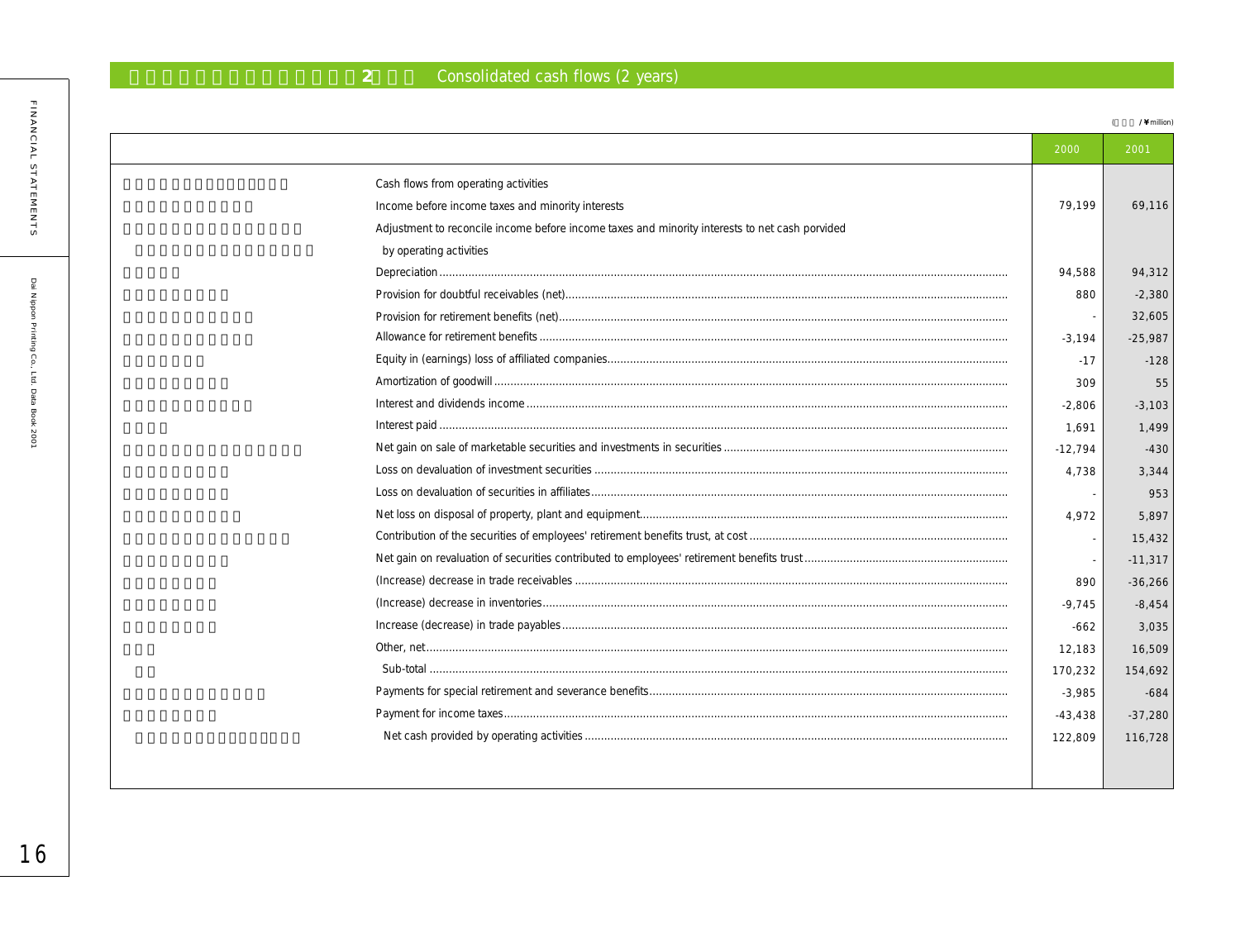|                                      |            | /\ million) |
|--------------------------------------|------------|-------------|
|                                      | 2000       | 2001        |
| Cash flows from investing activities |            |             |
|                                      | $-454$     | $-220$      |
|                                      |            | 30.642      |
|                                      | 5,927      | 275         |
|                                      | $-109,789$ | $-74,225$   |
|                                      | 1,731      | 1,346       |
|                                      | $-18,518$  | $-7,225$    |
|                                      | 20,101     | 1,776       |
|                                      | 2,825      | 2.117       |
|                                      | $-11,909$  | $-11,762$   |
|                                      | $-110,086$ | $-118,560$  |
| Cash flows from financing activities |            |             |
|                                      | 474        | 3.674       |
|                                      | 293        | 3,754       |
|                                      | $-1,594$   | $-1,549$    |
|                                      |            | $-19,896$   |
|                                      | $-1,691$   | 1,493       |
|                                      | $-13,668$  | $-13,666$   |
|                                      | $-461$     | $-471$      |
|                                      | $-4$       |             |
|                                      | $-16,651$  | $-29,643$   |
|                                      | $-1.633$   | 734         |
|                                      | $-5,561$   | $-30,741$   |
|                                      | 193,128    | 187,321     |
|                                      | $-246$     | 498         |
|                                      | 187,321    | 157,078     |
|                                      |            |             |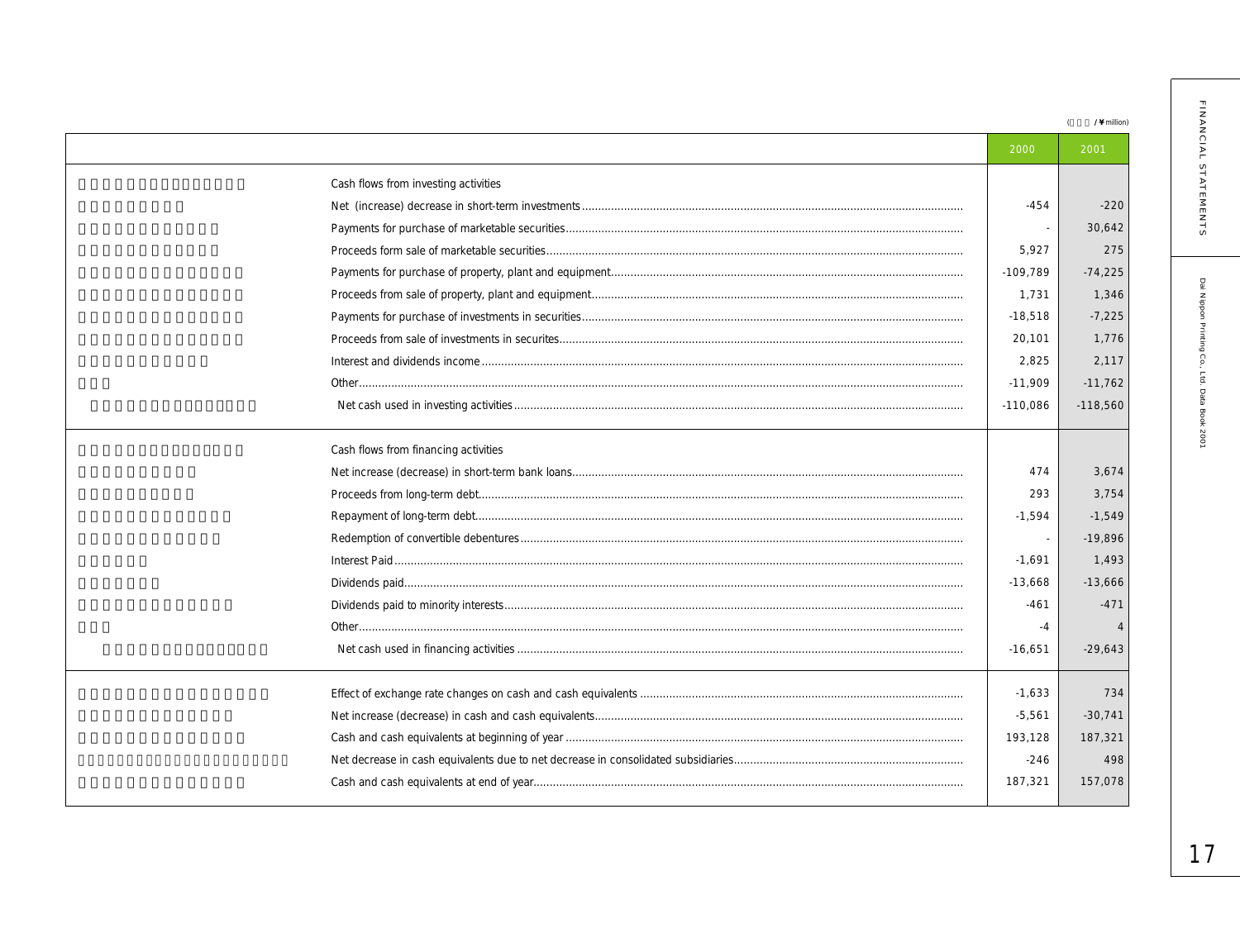# 11 Non-Consolidated Statements of Income (11 years)

|                      |                                     |                 |           |           |         |                     |           |           |           |         |         |                               | /\ million) |
|----------------------|-------------------------------------|-----------------|-----------|-----------|---------|---------------------|-----------|-----------|-----------|---------|---------|-------------------------------|-------------|
| Years ended March 31 |                                     | 1991            | 1992      | 1993      | 1994    | 1995                | 1996      | 1997      | 1998      | 1999    | 2000    | 2001                          | (2001/2000) |
|                      |                                     | 1,031,554       | 1,092,648 | 1,048,252 |         | 1,002,116 1,046,355 | 1,088,833 | 1,144,122 | 1,160,834 |         |         | 1,098,547 1,113,137 1,162,403 | 4.4         |
|                      |                                     | 882,581         | 927,709   | 883,118   | 838,034 | 875,497             | 909,636   | 950,481   | 964,742   | 925,642 |         | 955,311 1,008,494             | 5.6         |
|                      | Selling, general and administrative |                 |           |           |         |                     |           |           |           |         |         |                               |             |
|                      |                                     | 90,034          | 101,388   | 98,368    | 98,335  | 101,173             | 106,335   | 115,881   | 117,161   | 109,285 | 102,502 | 105,884                       | 3.3         |
|                      |                                     | 58,937          | 63,550    | 66,764    | 65,746  | 69,684              | 72,861    | 77,759    | 78,930    | 63,619  | 55,323  | 48,023                        | $-13.2$     |
|                      | Nonoperating income                 | 27,805          | 27,220    | 27,442    | 30,385  | 30,616              | 33,097    | 36,196    | 38.892    | 54,835  | 72,857  | 74,799                        | 2.7         |
|                      | Interest and dividend income        | 14,277          | 12,371    | 9.984     | 8.835   | 7.470               | 6.099     | 5.212     | 5,055     | 5,056   | 4,867   | 4.951                         | 1.7         |
|                      |                                     | 13,525          | 14,846    | 17,457    | 21,548  | 23,144              | 26,996    | 30,982    | 33,835    | 49,777  | 67,988  | 69,846                        | 2.7         |
|                      | Nonoperating expenses               | 12,373          | 14,113    | 16,370    | 16,420  | 18,266              | 20,197    | 22,917    | 22,383    | 33,831  | 47,651  | 52,361                        | 9.9         |
|                      |                                     | 1,996           | 2,061     | 1,966     | 1.833   | 1,642               | 1,530     | 1,336     | 1.161     | 1,214   | 1,201   | 999                           | $-16.8$     |
|                      |                                     | 10,376          | 12,051    | 14,402    | 14,585  | 16,623              | 18,666    | 21,580    | 21,221    | 32,614  | 46,448  | 51,361                        | 10.6        |
|                      |                                     | 74,369          | 76,657    | 77,837    | 79,711  | 82,034              | 85,761    | 91,037    | 95,439    | 84,623  | 80,528  | 70,461                        | $-12.5$     |
|                      | Extraordinary income                | 34              | R         | 20        |         | 68                  | 181       | 209       | 1,166     | 9.927   | 9,689   | 15.172                        | 56.6        |
|                      | Profit from sale of fixed assets    | 24              |           | 20        |         | 68                  | 181       | 209       | 45        | 596     | 99      | 180                           | 81.8        |
|                      |                                     | 10 <sup>1</sup> |           |           |         |                     |           |           | 1,120     | 9,330   | 9,589   | 14,991                        | 56.3        |
|                      |                                     | 2,202           | 2,650     | 2,787     | 2,835   | 3,161               | 3.806     | 4,230     | 8,523     | 9.319   | 16,010  | 35,446                        | 121.4       |
|                      | Losses from sale or disposal of     |                 |           |           |         |                     |           |           |           |         |         |                               |             |
|                      |                                     | 2,201           | 2,203     | 2,029     | 1,886   | 2,100               | 3,043     | 3,232     | 2,984     | 3,545   | 4,523   | 4,813                         | 6.4         |
|                      |                                     |                 | 446       | 757       | 947     | 1,061               | 762       | 995       | 5,536     | 5,772   | 11,484  | 30,628                        | 166.7       |
|                      | Income before income taxes          | 72,201          | 74,016    | 75,070    | 76,876  | 78,940              | 82,137    | 87,016    | 88,082    | 85,231  | 74,208  | 50,188                        | $-32.4$     |
|                      |                                     | 34.100          | 35.483    | 35,850    | 36.100  | 35,830              | 37,250    | 39,340    | 37,900    | 40,374  | 30,768  | 20,644                        | $-32.9$     |
|                      |                                     | 38.101          | 38,532    | 39,220    | 40.776  | 43,110              | 44.887    | 47.676    | 50.182    | 44.856  | 43.439  | 29,544                        | $-32.0$     |
|                      | Retained earnings carried forward   |                 |           |           |         |                     |           |           |           |         |         |                               |             |
|                      | from end previous term              | 8,628           | 8,353     | 8,363     | 8.655   | 8,797               | 8,353     | 8,826     | 8,902     | 8,735   | 9,087   | 8,906                         | $-2.0$      |
|                      | Interim cash dividends              | 3,744           | 3,745     | 3,746     | 5,246   | 5,247               | 5,625     | 6,031     | 6,455     | 6,835   | 6,835   | 6,835                         | 0.0         |
|                      |                                     |                 |           |           |         |                     |           |           |           |         |         |                               |             |

FINANCIAL STATEMENTS 18FINANCIAL STATEMENTS Dai Nippon Printing Co., Ltd. Data Book 2001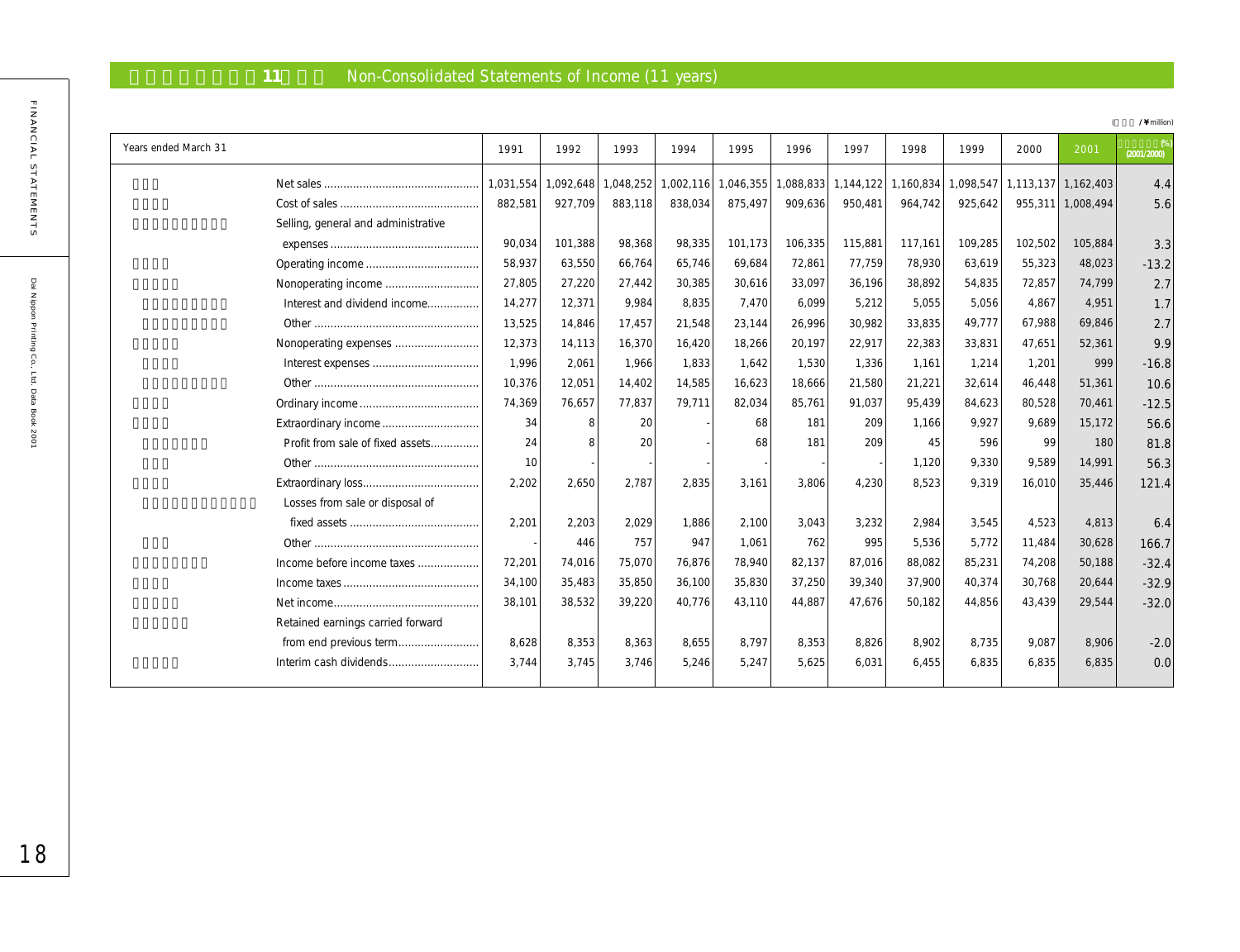## 11 Balance Sheets (Liabilities and Stockholders' Equity, 11 years)

| At March 31                                | 1991    | 1992                | 1993      | 1994      | 1995                | 1996      | 1997      | 1998      | 1999      | 2000    | 2001                | (2001/2000) |
|--------------------------------------------|---------|---------------------|-----------|-----------|---------------------|-----------|-----------|-----------|-----------|---------|---------------------|-------------|
|                                            |         |                     |           |           |                     |           |           |           |           |         |                     |             |
|                                            | 563,196 | 562,637             | 541,885   | 518,040   | 551,557             | 572,559   | 612,805   | 603,244   | 546,912   | 540,344 | 582,909             | 7.9         |
|                                            | 166,192 | 179,275             | 176,202   | 146,705   | 167,622             | 155,866   | 204,383   | 193,405   | 148,506   | 144,794 | 139,667             | $-3.5$      |
| Notes and accounts receivable              | 351,084 | 337,976             | 325,733   | 319,780   | 337,028             | 367,365   | 360,761   | 365,759   | 367,940   | 365,946 | 401,578             | 9.7         |
|                                            | 621     | 742                 | 1,754     | 5,919     | 5,977               | 6,439     | 5,142     | 3,234     | 1,850     | 1,195   | 2,019               | 69.0        |
|                                            | 42,421  | 41,228              | 37,845    | 36,610    | 39,683              | 42,834    | 41,506    | 37,390    | 23,876    | 23,492  | 31,605              | 34.5        |
| Other current assets, and                  |         |                     |           |           |                     |           |           |           |           |         |                     |             |
|                                            | 2,872   | 3,411               | 344       | 9,019     | 1,241               | 49        | 1,007     | 3,451     | 4,735     | 4,910   | 8,032               | 63.6        |
|                                            | 454,065 | 483,285             | 508,155   | 534,186   | 552,770             | 586,606   | 611,298   | 650,353   | 708,843   | 702,716 | 705,225             | 0.4         |
| Property, plant and equipment              | 295,279 | 329,408             | 334,938   | 345,354   | 358,769             | 386,723   | 416,784   | 437,071   | 462,375   | 453,604 | 454,672             | 0.2         |
|                                            | 1,815   | 1,707               | 1,679     | 1,662     | 1,614               | 1,573     | 1,528     | 1,498     | 1,510     | 18,001  | 20,121              | 11.8        |
|                                            | 156,969 | 152,168             | 171,537   | 187,169   | 192,386             | 198,310   | 192,985   | 211,783   | 244,957   | 231,110 | 230,432             | $-0.3$      |
|                                            |         | 1,017,261 1,045,922 | 1,050,040 | 1,052,226 | 1,104,327           | 1,159,165 | 1,224,103 | 1,253,597 | 1,255,756 |         | 1,243,061 1,288,135 | 3.6         |
| Liabilities                                |         |                     |           |           |                     |           |           |           |           |         |                     |             |
|                                            | 337,437 | 340,427             | 320,743   | 303,649   | 323,019             | 351,546   | 385,150   | 366,319   | 326,011   | 307,322 | 330,200             | 7.4         |
|                                            |         |                     |           |           |                     |           |           |           |           |         |                     | 7.4         |
| Notes and accounts payable                 | 249,921 | 242,198             | 227,449   | 212,211   | 231,488             | 242,493   | 259,642   | 253,670   | 237,186   | 219,844 | 236,122             |             |
| Convertible bonds redeemable               |         |                     |           |           |                     |           |           |           |           |         |                     |             |
|                                            |         | 4,332               | 7,428     | 9,927     | 309                 | 7,672     | 11,478    |           |           | 19,896  |                     |             |
| Accrued payables and expenses              | 27,136  | 31,560              | 30,094    | 29,593    | 36,249              | 43,038    | 46,975    | 56,888    | 39,249    | 33,121  | 57,351              | 73.2        |
| Accrued corporate and enterprise           |         |                     |           |           |                     |           |           |           |           |         |                     |             |
|                                            | 21,940  | 25,171              | 25,702    | 26,520    | 27,684              | 29,591    | 30,925    | 27,301    | 21,348    | 17,349  | 16,081              | $-7.3$      |
|                                            | 38,437  | 37,162              | 30,067    | 25,395    | 27,285              | 28,746    | 36,125    | 28,456    | 28,224    | 17,108  | 20,641              | 20.7        |
|                                            | 122,949 | 119,428             | 113,143   | 102,781   | 102,866             | 95,709    | 84,711    | 85,068    | 85,560    | 61,975  | 68,487              | 10.5        |
|                                            | 110,790 | 106,306             | 98,705    | 88,544    | 88,069              | 80,355    | 68,824    | 68,740    | 68,740    | 48,844  | 48,844              | 0.0         |
| Provision for retirement benefits          |         |                     |           |           |                     |           |           |           |           |         | 19,643              |             |
| Allowance for retirement benefits          | 12,159  | 13,122              | 14,438    | 14,237    | 14,797              | 15,354    | 15,887    | 16,328    | 16,820    | 13,131  |                     |             |
|                                            | 460,386 | 459,855             | 433,886   | 406,431   | 425,885             | 447,255   | 469,861   | 451,388   | 411,571   | 369,297 | 398,687             | 8.0         |
| Stockholders' equity                       |         |                     |           |           |                     |           |           |           |           |         |                     |             |
|                                            | 104,598 | 104,674             | 104,857   | 104,974   | 105,057             | 105,233   | 108,847   | 114,464   | 114,464   | 114,464 | 114,464             | 0.0         |
|                                            | 145,512 | 146,533             | 147,670   | 148,932   | 150,080             | 151,437   | 156,308   | 163,267   | 164,700   | 166,094 | 167,488             | 0.8         |
|                                            | 306,764 | 334,859             | 363,625   | 391,887   | 423,303             | 455,239   | 489,085   | 524,477   | 565,018   | 593,204 | 607,494             | 2.4         |
| Total stockholders' equity                 | 556,874 | 586,066             | 616,154   | 645,795   | 678,442             | 711,910   | 754,242   | 802,209   | 844,184   | 873,763 | 889,447             | 1.8         |
| Total liabilities and stockholders' equity |         | 1,017,261 1,045,922 | 1,050,040 |           | 1,052,226 1,104,327 | 1,159,165 | 1,224,103 | 1,253,597 | 1,255,756 |         | 1,243,061 1,288,135 | 3.6         |

19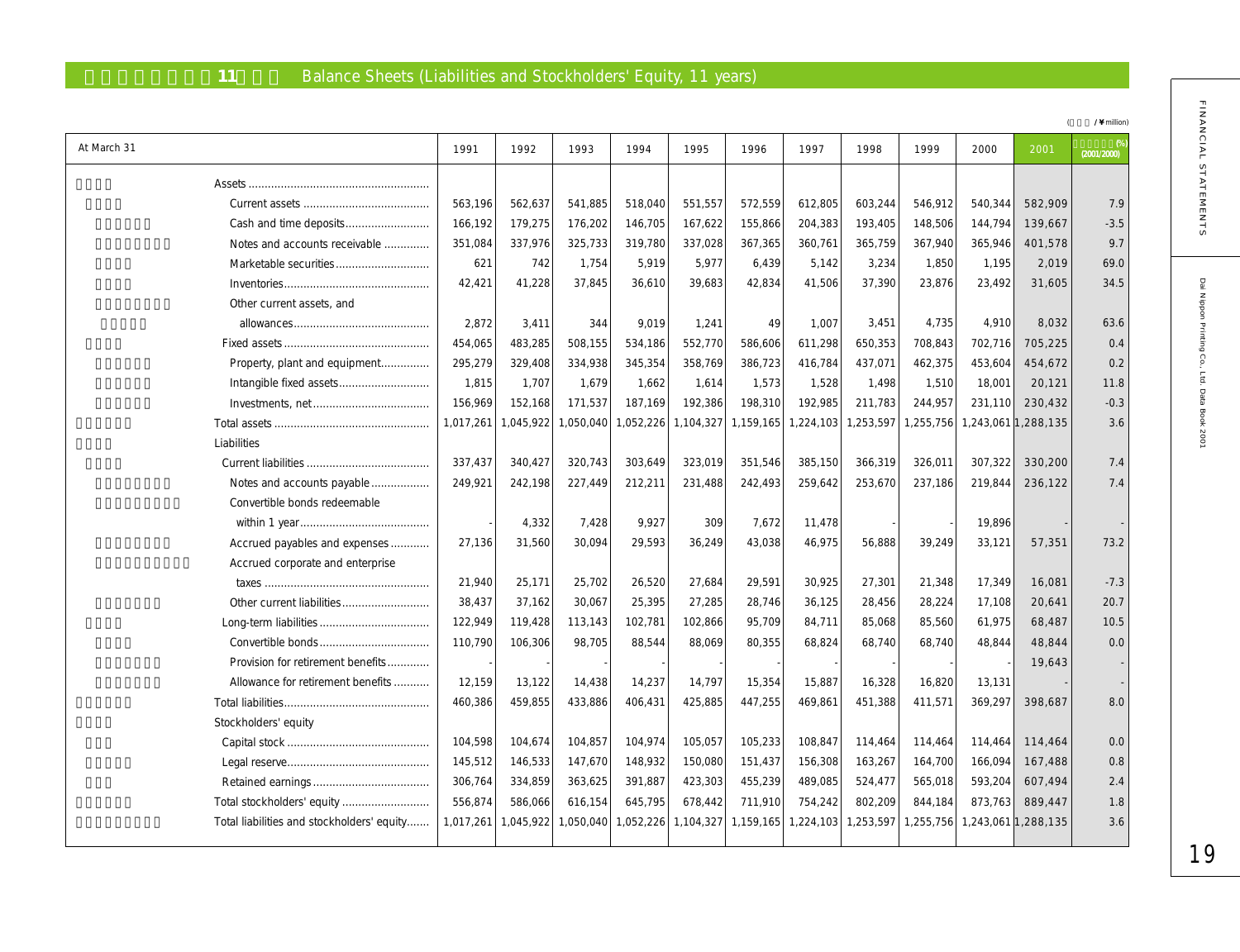### **Shareholder Information**

| Principal shareholders |                                              |                                |                                   |
|------------------------|----------------------------------------------|--------------------------------|-----------------------------------|
|                        | <b>Name</b>                                  |                                | Investment in DNP                 |
|                        |                                              | Number of share<br>(thousands) | Percentage of<br>total equity (%) |
|                        |                                              |                                |                                   |
|                        | The Dai-ichi Mutual Life Insurance Co.       | 38,496                         | 5.07                              |
|                        | The Fuji Bank, Ltd.                          | 37,469                         | 4.93                              |
|                        | Japan Trustee Services Bank, Ltd.            | 36,950                         | 4.87                              |
|                        | The Industrial Bank of Japan, Ltd.           | 35,862                         | 4.72                              |
|                        | Nippon Life Insurance Co.                    | 25,505                         | 3.36                              |
|                        | The Mitsubishi Trust & Banking Corporation   | 19,291                         | 2.54                              |
|                        | The Sumitomo Bank, Ltd.                      | 13,581                         | 1.79                              |
|                        | <b>State Street Bank &amp; Trust Company</b> | 12,339                         | 1.62                              |
|                        | Employee shareholder Association             | 10,179                         | 1.34                              |
|                        |                                              |                                |                                   |

### **General Information**

Fiscal year-end : March 31 Month of annual shareholders' meeting : June Ex-dividend date Year-end dividends paid to shareholders as of : March 31 Interim dividends paid to shareholders as of : September 30 Balance date : March 31

If additional shareholders' meetings are required, the board of directors will decide and notify the shareholders.



Transfer Agent Mizuho Trust & Banking Co., Ltd.

### Registrar

Mizuho Trust & Banking Co., Ltd. Stock Transfer Agency Department 5-1, Marunouchi 1-chome, Chiyoda-ku, Tokyo 100-8240, Japan

Common Stock Listing Tokyo, Osaka, Nagoya, Luxembourg and Amsterdam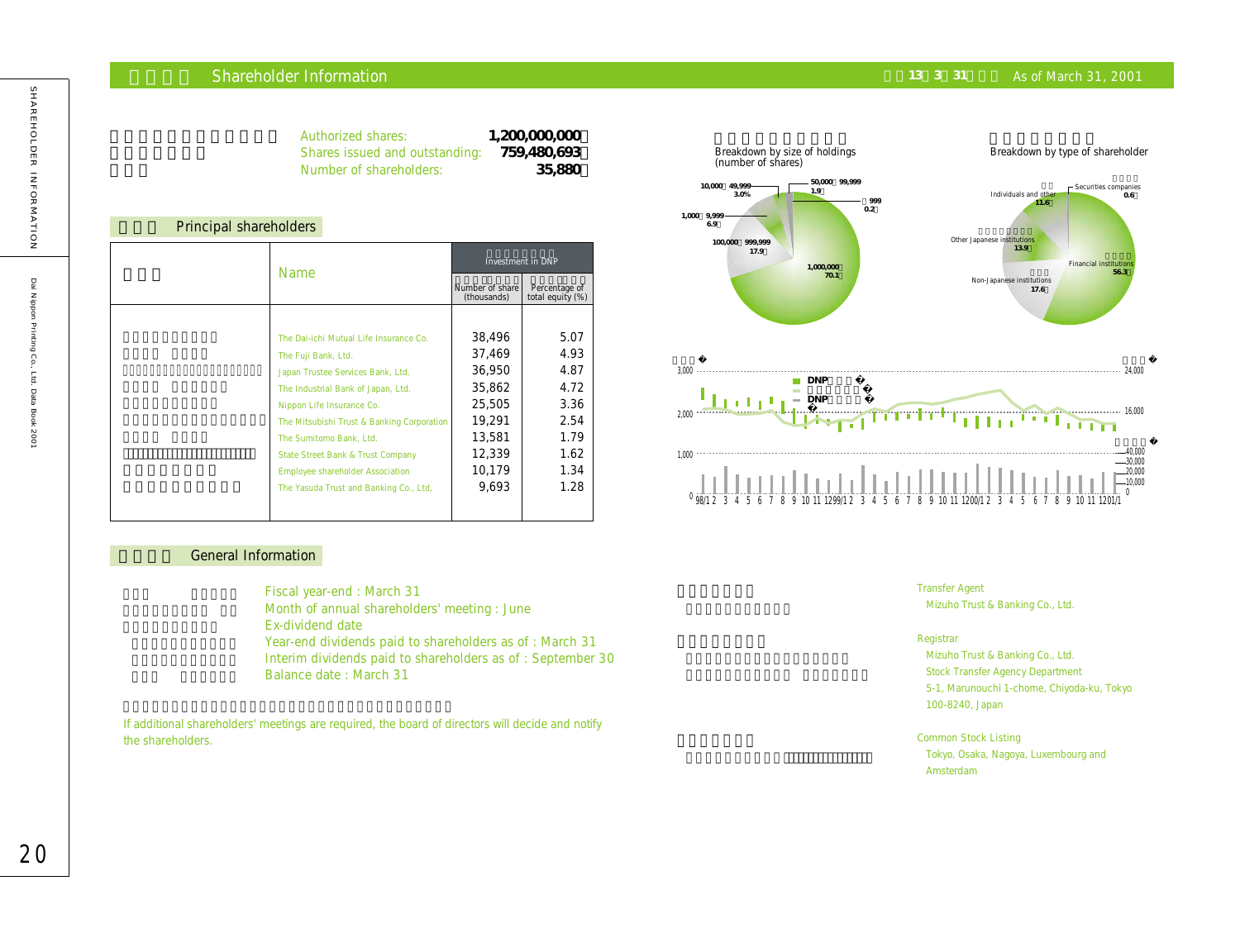## **Corporate Data 2001 As of March 31, 2001 Corporate Data As of March 31, 2001**

|                                                                                                                                                                                                                                                               | Dai Nippon Printing Co., Ltd.                                                                                                                                                                                                   |                                             |                                                                                                                                                                            |
|---------------------------------------------------------------------------------------------------------------------------------------------------------------------------------------------------------------------------------------------------------------|---------------------------------------------------------------------------------------------------------------------------------------------------------------------------------------------------------------------------------|---------------------------------------------|----------------------------------------------------------------------------------------------------------------------------------------------------------------------------|
| <b>Establishment</b>                                                                                                                                                                                                                                          | 9 1876<br>- 10<br>October 1894                                                                                                                                                                                                  | <b>Production Sites</b>                     | 33                                                                                                                                                                         |
| Incorporation                                                                                                                                                                                                                                                 | 27 1894 1 19<br>January 19, 1894                                                                                                                                                                                                | (including affiliates)                      |                                                                                                                                                                            |
| Capital                                                                                                                                                                                                                                                       | 1,144 64<br>\114,464million                                                                                                                                                                                                     |                                             | <domestic 33="" locations=""><br/>Hokkaido, Miyagi, Fukushima, Tochigi, Ibaraki, Chiba,</domestic>                                                                         |
| <b>Employees</b>                                                                                                                                                                                                                                              | 10,698<br>10,698                                                                                                                                                                                                                |                                             | Saitama (7 plants), Tokyo (5 plants), Kanagawa, Aichi,<br>Kyoto (3 plants), Nara, Osaka (2 plants), Hyogo (2 plants),<br>Okayama, Hiroshima, Tokushima, Fukuoka (2 plants) |
| <b>Sales Offices</b>                                                                                                                                                                                                                                          | 56                                                                                                                                                                                                                              |                                             | $\overline{7}$                                                                                                                                                             |
|                                                                                                                                                                                                                                                               | <domestic 56="" locations=""><br/>Sapporo, Asahikawa, Otaru, Kitami, Obihiro, Kushiro, Hakodate,</domestic>                                                                                                                     |                                             | Hong Kong, Singapore, Malaysia (Johor),<br>Indonesia (Jakarta, Surabaya), United States of America<br>(Concorde, N.C.), Denmark (Karlslunde)                               |
|                                                                                                                                                                                                                                                               | Sendai, Aomori, Hachinohe, Morioka, Akita, Yamagata, Koriyama,<br>Tokyo, Mito, Omiya, Chiba, Yokohama, Nagoya, Mishima, Shizuoka,<br>Hamamatsu, Toyohashi, Nagano, Niigata, Sanjo, Toyama, Kanazawa,                            | <b>Research Institute</b><br>(9 Institutes) | Tokyo, Chiba, Saitama, Ibaraki                                                                                                                                             |
| Fukui, Osaka, Kyoto, Kobe, Himeji, Hiroshima, Yonago, Okayama,<br>Fukuyama, Yamaguchi, Takamatsu, Tokushima, Kannonji, Matsuyama,<br>Kochi, Fukuoka, Kitakyushu, Kurume, Saga, Nagasaki, Sasebo,<br>Kumamoto, Oita, Miyazaki, Kagoshima, Izumi, Okinawa<br>16 |                                                                                                                                                                                                                                 | <b>Head Office</b>                          | 162-8001<br>1-1, Ichigaya Kagacho 1chome, Shinjyuku-ku, Tokyo 162-8001, Japan<br>Tel: 03-3266-2111 / +813-3266-2111<br>Web Site: http://dnp.co.jp                          |
|                                                                                                                                                                                                                                                               | <overseas 16="" locations=""><br/>Seoul, Peking, Hong Kong, Taipei, Singapore, Jakarta, Sydney,<br/>New York, Concorde, N.C., San Francisco, Santa Clara, Los Angeles,<br/>San Diego, Dusseldorf, London, Copenhagen</overseas> | IR<br>Inquiries                             | <b>Press and Public Relations</b><br>Tel: 03-5225-8220/+813-5225-8220<br>Fax: 03-5225-8239 / +813-5225-8239<br>E-mail: info@mail.dnp.co.jp                                 |